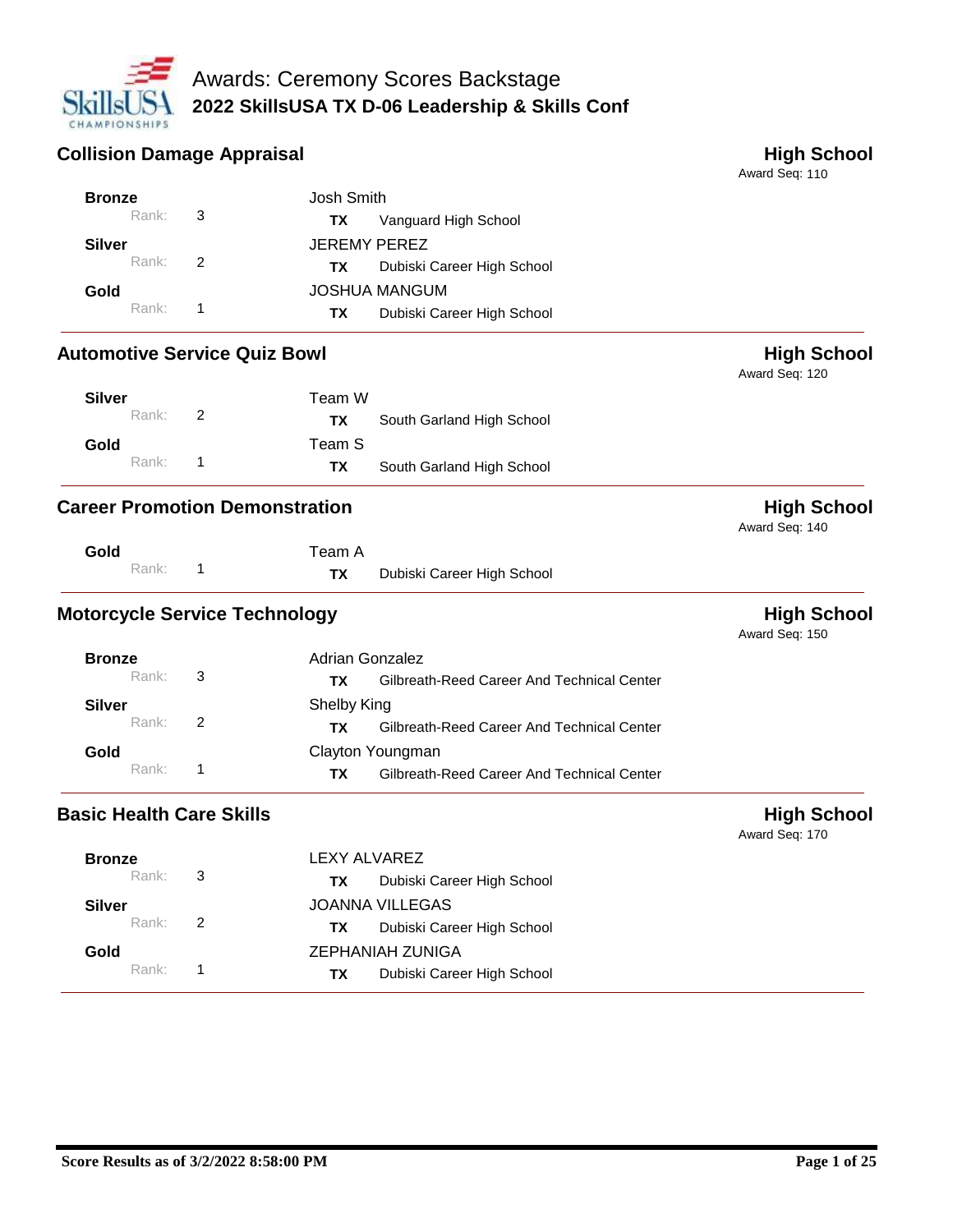

#### **Construction Materials Identification High School**

Award Seq: 180 ANDY BARRIOS Grand Prairie High School **Bronze**<br>Rank: **TX** Rank: 3 Jesus Martinez Gilbreath-Reed Career And Technical Center **Bronze**<br>Rank: **TX** Rank: 3 CRISTOPHER SANCHEZ MEJIA Grand Prairie High School **Silver TX** Rank: 2 Paul Hoang Garland High School **Gold TX** Rank: 1

### **Community Emergency Response Team High School**

# Award Seq: 250

Award Seq: 260

Award Seq: 290

Award Seq: 320

| Gold  | Team A |                                  |
|-------|--------|----------------------------------|
| Rank: | TX     | <b>Grand Prairie High School</b> |

## **Criminal Justice Quiz Bowl All and School High School High School**

| Silver |       |                         | Team B    |                                 |
|--------|-------|-------------------------|-----------|---------------------------------|
|        | Rank: | $\overline{2}$          | TХ        | South Grand Prairie High School |
| Gold   |       |                         | Team A    |                                 |
|        | Rank: | $\overline{\mathbf{1}}$ | <b>TX</b> | South Grand Prairie High School |

# **Nurse Assisting High School**

| <b>Bronze</b> |  | PRISCILLA OMONIRA          |
|---------------|--|----------------------------|
| Rank:         |  | Dubiski Career High School |

### Automotive Service Technology **Automotive Service Technology High School**

| <b>Bronze</b><br>Rank: | 3  | Fernando Hernandez<br>Vanguard High School<br>TX     |  |
|------------------------|----|------------------------------------------------------|--|
| <b>Silver</b><br>Rank: | -2 | Omar Hernandez<br>Corsicana High School<br>ΤХ        |  |
| Gold<br>Rank:          |    | Eduardo Rodriguez<br>South Garland High School<br>ТΧ |  |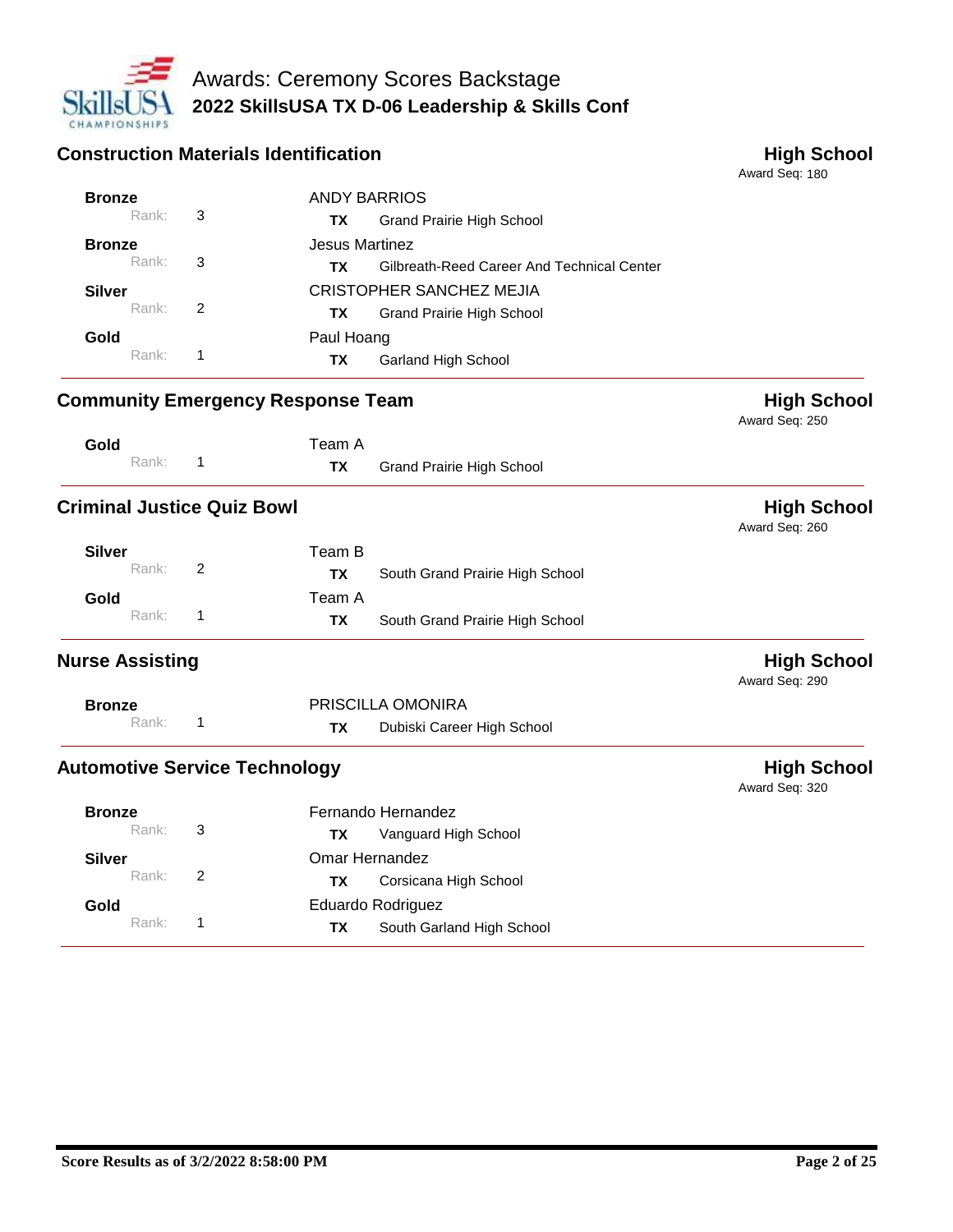

#### Automobile Maintenance and Light Repair **Automobile Maintenance and Light Repair**

Award Seq: 370

Award Seq: 390

| <b>Bronze</b> |                            | <b>Christopher Rodriguez</b>             |  |  |
|---------------|----------------------------|------------------------------------------|--|--|
| Rank:         | $\overline{\phantom{a}}$ 3 | Ratteree Career Development Center<br>ТX |  |  |
| <b>Silver</b> |                            | Jacob Ogaz                               |  |  |
| Rank:         | 2                          | Corsicana High School<br>ТX.             |  |  |
| Gold          |                            | Ruben Estrada                            |  |  |
| Rank:         |                            | South Garland High School<br>TХ          |  |  |

## **Technical Drafting High School**

| <b>Bronze</b><br>Rank:<br>3 |                | Anna Pierucci                 |  |
|-----------------------------|----------------|-------------------------------|--|
|                             |                | Jack E Singley Academy<br>ΤХ  |  |
| <b>Silver</b>               |                | Alfredo Ganut                 |  |
| Rank:                       | $\overline{2}$ | Jack E Singley Academy<br>TX. |  |
| Gold                        |                | Carlos Meza-Ochoa             |  |
| Rank:                       |                | Jack E Singley Academy<br>ΤХ  |  |

# **Chapter Display High School**

Award Seq: 420

| <b>Bronze</b> |                | Team X |                                    |
|---------------|----------------|--------|------------------------------------|
| Rank: 3       |                | ΤХ     | Young Women'S Leadership Academy   |
| Silver        |                | Team B |                                    |
| Rank: 2       |                | TX.    | Dubiski Career High School         |
| Gold          |                | Team A |                                    |
| Rank:         | $\blacksquare$ | ΤХ     | Grand Prairie Collegiate Institute |

# **Esthetics High School**

| <b>Silver</b> | KASSANDRA RODRIGUEZ                     |  |  |
|---------------|-----------------------------------------|--|--|
| Rank: 2       | Dubiski Career High School<br>TX T      |  |  |
| Gold          | <b>DESIRE'E MONTEMAYER</b>              |  |  |
| Rank: 1       | Dubiski Career High School<br><b>TX</b> |  |  |

# **Interactive Application and Game Development High School**

| <b>Bronze</b><br>Rank: 3 |   | Team B<br>TX. | Dubiski Career High School |
|--------------------------|---|---------------|----------------------------|
| <b>Silver</b><br>Rank:   | 2 | Team C<br>TX. | Dubiski Career High School |
| Gold<br>Rank:            |   | Team A<br>TX. | Dubiski Career High School |

Award Seq: 440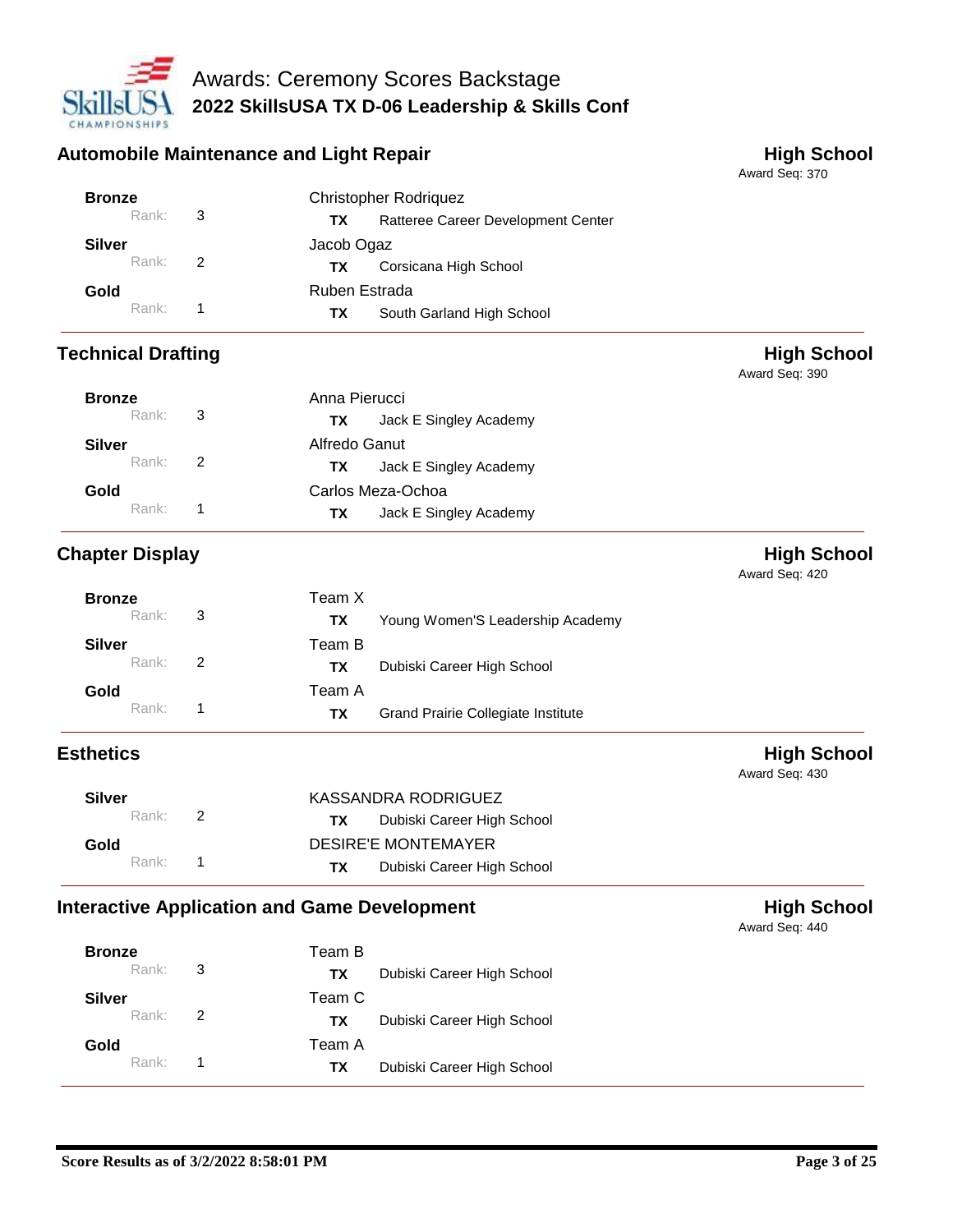

| <b>Extemporaneous Speaking</b> |       |              |                                       |                                    | <b>High School</b><br>Award Seq: 450   |
|--------------------------------|-------|--------------|---------------------------------------|------------------------------------|----------------------------------------|
| <b>Bronze</b>                  |       |              |                                       | <b>MATTHEW QUEZADA</b>             |                                        |
|                                | Rank: | 3            | ТX                                    | Grand Prairie Collegiate Institute |                                        |
| <b>Silver</b>                  |       |              | Jazlynn West                          |                                    |                                        |
|                                | Rank: | 2            | <b>TX</b>                             | Duncanville High School            |                                        |
| Gold                           |       |              | <b>ELANA COLLINS</b>                  |                                    |                                        |
|                                | Rank: | 1            | <b>TX</b>                             | Dubiski Career High School         |                                        |
|                                |       |              | <b>EXTEMPORANEOUS SPEAKING</b>        |                                    | <b>Middle School</b><br>Award Seq: 450 |
| Gold                           |       |              | Lys Dezdha                            |                                    |                                        |
|                                | Rank: | 1            | <b>TX</b>                             | Grand Prairie Collegiate Institute |                                        |
|                                |       |              | <b>Employment Application Process</b> |                                    | <b>High School</b><br>Award Seq: 470   |
| Gold                           |       |              |                                       | <b>Wesley Thompson</b>             |                                        |
|                                | Rank: | $\mathbf{1}$ | <b>TX</b>                             | Duncanville High School            |                                        |
| <b>First Aid-CPR</b>           |       |              |                                       |                                    | <b>High School</b><br>Award Seq: 480   |
| <b>Bronze</b>                  |       |              | <b>SHAKER JABER</b>                   |                                    |                                        |
|                                | Rank: | 3            | <b>TX</b>                             | Dubiski Career High School         |                                        |
| <b>Silver</b>                  |       |              | Sridurga Revu                         |                                    |                                        |
|                                | Rank: | 2            | <b>TX</b>                             | <b>Townview Law Magnet</b>         |                                        |
| Gold                           |       |              | Jesus Medina                          |                                    |                                        |
|                                | Rank: | 1            | TX                                    | <b>Townview Law Magnet</b>         |                                        |
| <b>Firefighting</b>            |       |              |                                       |                                    | <b>High School</b><br>Award Seq: 490   |
| <b>Bronze</b>                  |       |              | Rogelio Alvarez                       |                                    |                                        |
|                                | Rank: | 3            | <b>TX</b>                             | Jack E Singley Academy             |                                        |
| <b>Silver</b>                  |       |              | Brayan Rojas                          |                                    |                                        |
|                                | Rank: | 2            | TX                                    | Jack E Singley Academy             |                                        |
| Gold                           |       |              | Mia Ontivero                          |                                    |                                        |
|                                | Rank: | 1            | <b>TX</b>                             | Jack E Singley Academy             |                                        |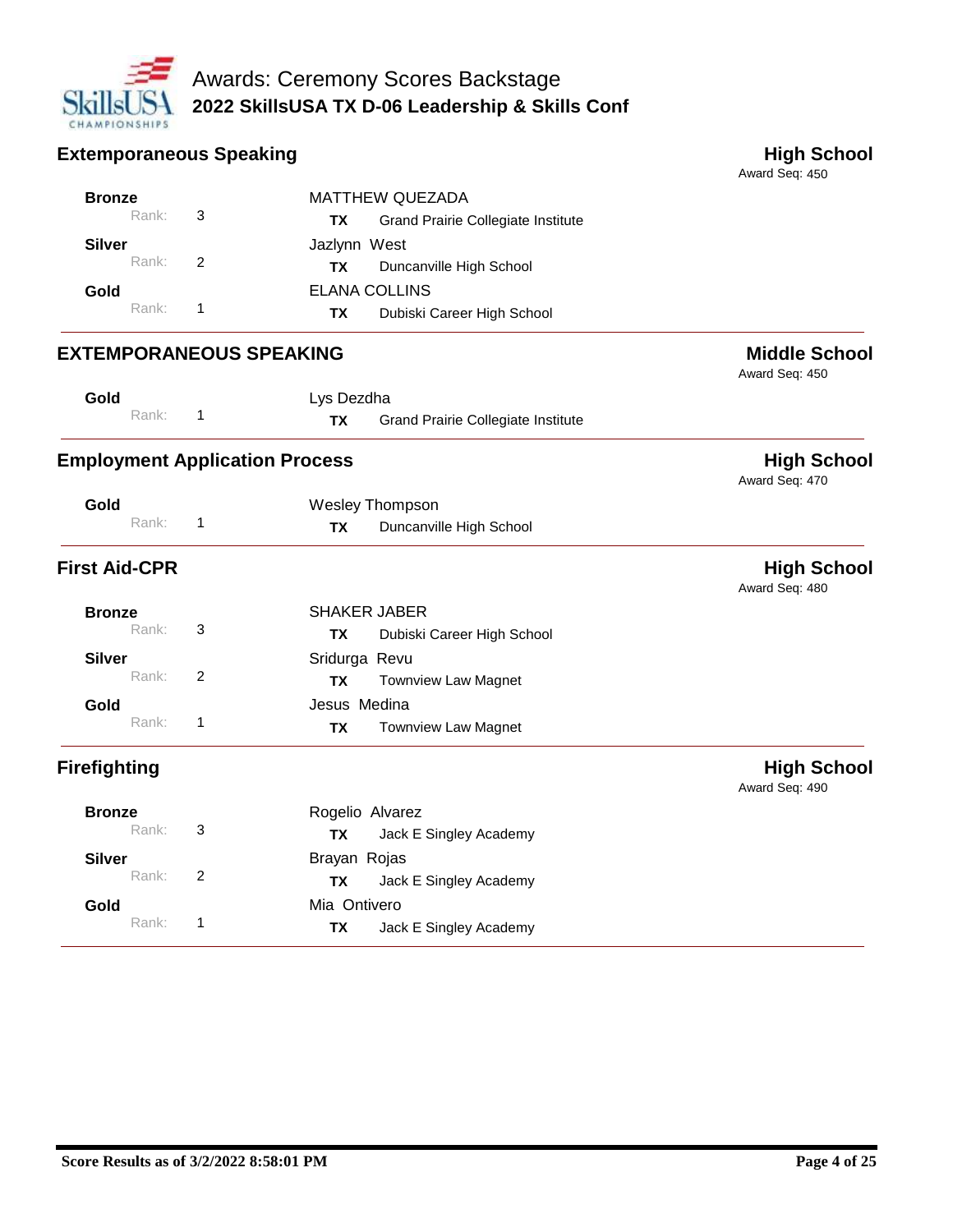

**Pin Design Contract Contract Contract Contract Contract Contract Contract Contract Contract Contract Contract Contract Contract Contract Contract Contract Contract Contract Contract Contract Contract Contract Contract Con** 

Award Seq: 500

Award Seq: 500

Award Seq: 540

Award Seq: 540

| <b>Bronze</b> |               | DYLAN CHAPA                           |  |  |
|---------------|---------------|---------------------------------------|--|--|
| Rank:         | 3             | Dubiski Career High School<br>TХ      |  |  |
| <b>Silver</b> |               | Israel Alonso                         |  |  |
| Rank:         | $\mathcal{P}$ | Lakeview Centennial High School<br>ТХ |  |  |
| Gold          |               | <b>Marion Smith</b>                   |  |  |
| Rank:         |               | Cedar Hill High School<br>TX          |  |  |

# **PIN DESIGN Middle School**

| <b>Bronze</b>     |   | Jacqueline Ontiveros Mendieta |                                           |  |
|-------------------|---|-------------------------------|-------------------------------------------|--|
| Rank: 3           |   | TX.                           | <b>Grand Prairie Collegiate Institute</b> |  |
| <b>Silver</b>     |   | Camila Saldaña                |                                           |  |
| Rank:             | 2 | ТX.                           | Young Women'S Leadership Academy          |  |
| Gold              |   | Oluwafunmilayo Johnson        |                                           |  |
| Rank <sup>.</sup> |   | TX.                           | School For The Highly Gifted              |  |

# **Automotive Refinishing Technology Matter of the China Burger School High School**

Award Seq: 510 David Guzman Vanguard High School **Bronze**<br>Rank: **TX** Rank: 3 Duy Duong Vanguard High School **Silver TX** Rank: 2 Manuel Villanueva Vanguard High School **Gold TX** Rank: 1

# **Quiz Bowl High School**

| <b>Bronze</b><br>Rank: | 3             | Team A<br><b>TX</b><br>Dubiski Career High School         |
|------------------------|---------------|-----------------------------------------------------------|
| <b>Silver</b><br>Rank: | $\mathcal{P}$ | Team E<br>Dubiski Career High School<br><b>TX</b>         |
| Gold<br>Rank:          |               | Team G<br><b>Grand Prairie Collegiate Institute</b><br>ΤХ |

# **QUIZ BOWL Middle School**

| Gold  | Team B    |                              |  |
|-------|-----------|------------------------------|--|
| Rank: | <b>TX</b> | School For The Highly Gifted |  |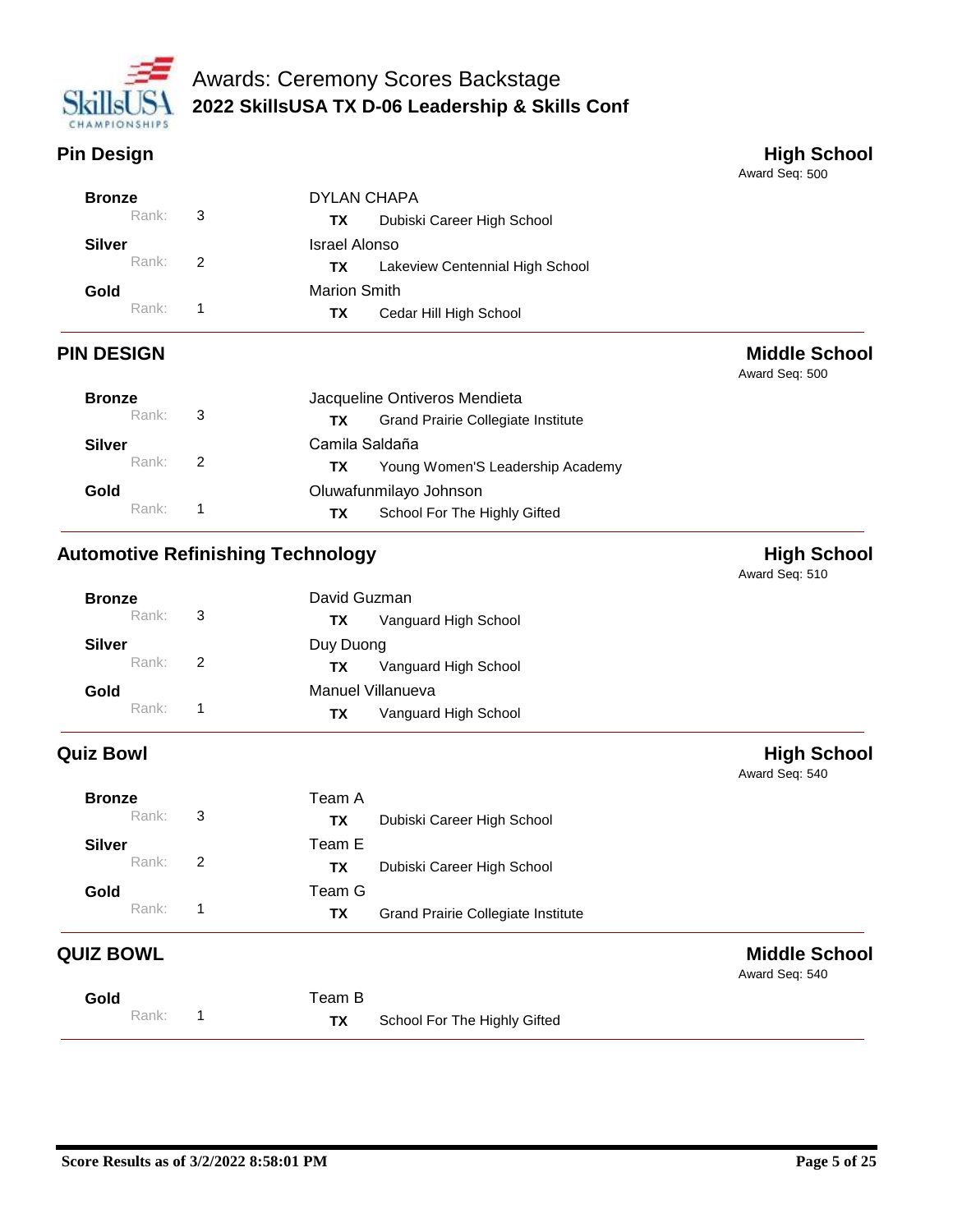

# **Building Search High School**

Award Seq: 570

Award Seq: 590

| <b>Bronze</b> |                          | Team A |                        |
|---------------|--------------------------|--------|------------------------|
| Rank: 3       |                          | TX.    | Jack E Singley Academy |
| Silver        |                          | Team F |                        |
| Rank:         | $\overline{\phantom{a}}$ | TX.    | Jack E Singley Academy |
| Gold          |                          | Team E |                        |
| Rank: 1       |                          | TX.    | Jack E Singley Academy |

### **Robotics Urban Search and Rescue High School High School**

| <b>Bronze</b><br>Rank: 3  |    | Team D<br>Dubiski Career High School<br>TX. |  |
|---------------------------|----|---------------------------------------------|--|
| Silver<br>Rank: 2         |    | Team C<br>Jack E Singley Academy<br>TX.     |  |
| Gold<br>Rank <sup>+</sup> | -1 | Team A<br>Dubiski Career High School<br>TX. |  |

## **ROBOTICS URBAN SEARCH AND RESCUE AND RESOUL SEXUAL ROBOTICS URBAN SEARCH AND RESCUE**

Award Seq: 590

| Gold |         | Team A |                                           |
|------|---------|--------|-------------------------------------------|
|      | Rank: 1 |        | <b>Grand Prairie Collegiate Institute</b> |

### **Television (Video) Production High School**

Award Seq: 600

|    | Team D    |                         |
|----|-----------|-------------------------|
| -3 | <b>TX</b> | Duncanville High School |
|    | Team A    |                         |
| 2  | ТX        | Irving High School      |
|    | Team B    |                         |
|    | ΤХ        | Irving High School      |
|    |           |                         |

### **Principles of Engineering/Technology High School**

| <b>Bronze</b> |                          | SANJAY MARGABANDU                 |  |
|---------------|--------------------------|-----------------------------------|--|
| Rank:         | $\overline{\mathbf{3}}$  | Dubiski Career High School<br>ТX  |  |
| <b>Silver</b> |                          | MELISSA ALFARO-ZELEDON            |  |
| Rank:         | $\overline{2}$           | Dubiski Career High School<br>TX. |  |
| Gold          |                          | Coen Fullmer                      |  |
| Rank:         | $\overline{\phantom{1}}$ | Macarthur High School<br>TX       |  |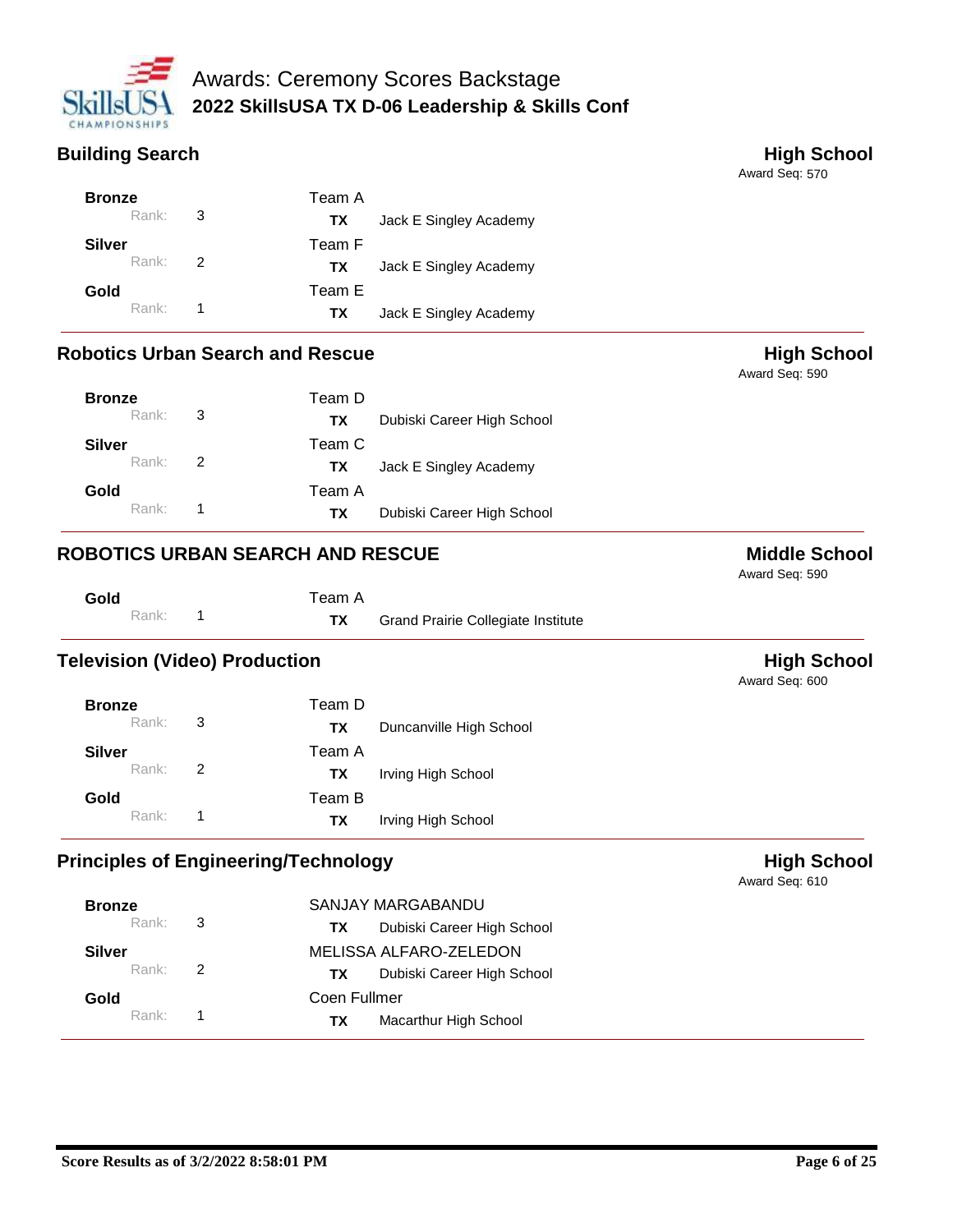

## **Criminal Justice High School**

Award Seq: 620

Award Seq: 630

Award Seq: 640

Award Seq: 650

| <b>Bronze</b>      |                | <b>BRIAN ACEVEDO</b>                    |  |  |
|--------------------|----------------|-----------------------------------------|--|--|
| Rank: $\mathbf{3}$ |                | Grand Prairie High School<br>TX.        |  |  |
| Silver             | Julian Navarro |                                         |  |  |
| Rank: 2            |                | <b>Grand Prairie High School</b><br>TX. |  |  |
| Gold               |                | <b>KATHERINE CREWS</b>                  |  |  |
| $Rank:$ 1          |                | Grand Prairie High School<br>TX.        |  |  |

# **Screen Printing Technology All and Screen Printing Technology High School**

| <b>Bronze</b>     | <b>GARY HUNT</b> |                                   |  |
|-------------------|------------------|-----------------------------------|--|
| $Rank:$ 3         |                  | Dubiski Career High School<br>TX. |  |
| Silver            |                  | Angelina Romero                   |  |
| Rank: 2           |                  | Duncanville High School<br>TX.    |  |
| Gold              |                  | NAOMI RODRIGUEZ                   |  |
| Rank <sup>+</sup> |                  | Dubiski Career High School<br>TX. |  |

## **Career Pathway - Arts, Audiovisual & Communications <b>High School**

| Gold |       | Team A    |                    |
|------|-------|-----------|--------------------|
|      | Rank: | <b>TX</b> | Irving High School |

# **National Electrical Code - Written Test High School High School**

| <b>Bronze</b>        | Enrique Castellanos Jr       |
|----------------------|------------------------------|
| Rank: 3              | Macarthur High School<br>ТX. |
| <b>Silver</b>        | Troy Broome                  |
| Rank: $\overline{2}$ | Macarthur High School<br>TX. |
| Gold                 | <b>Edward Diaz</b>           |
| Rank <sup>.</sup>    | Macarthur High School<br>TХ  |

# **IT Quiz Bowl High School**

| <b>Bronze</b> |   | Team A |                            |
|---------------|---|--------|----------------------------|
| Rank:         | 3 | TX     | Dubiski Career High School |
| <b>Silver</b> |   | Team B |                            |
| Rank:         | 2 | ΤХ     | Dubiski Career High School |
| Gold          |   | Team C |                            |
| Rank:         |   | TX     | Dubiski Career High School |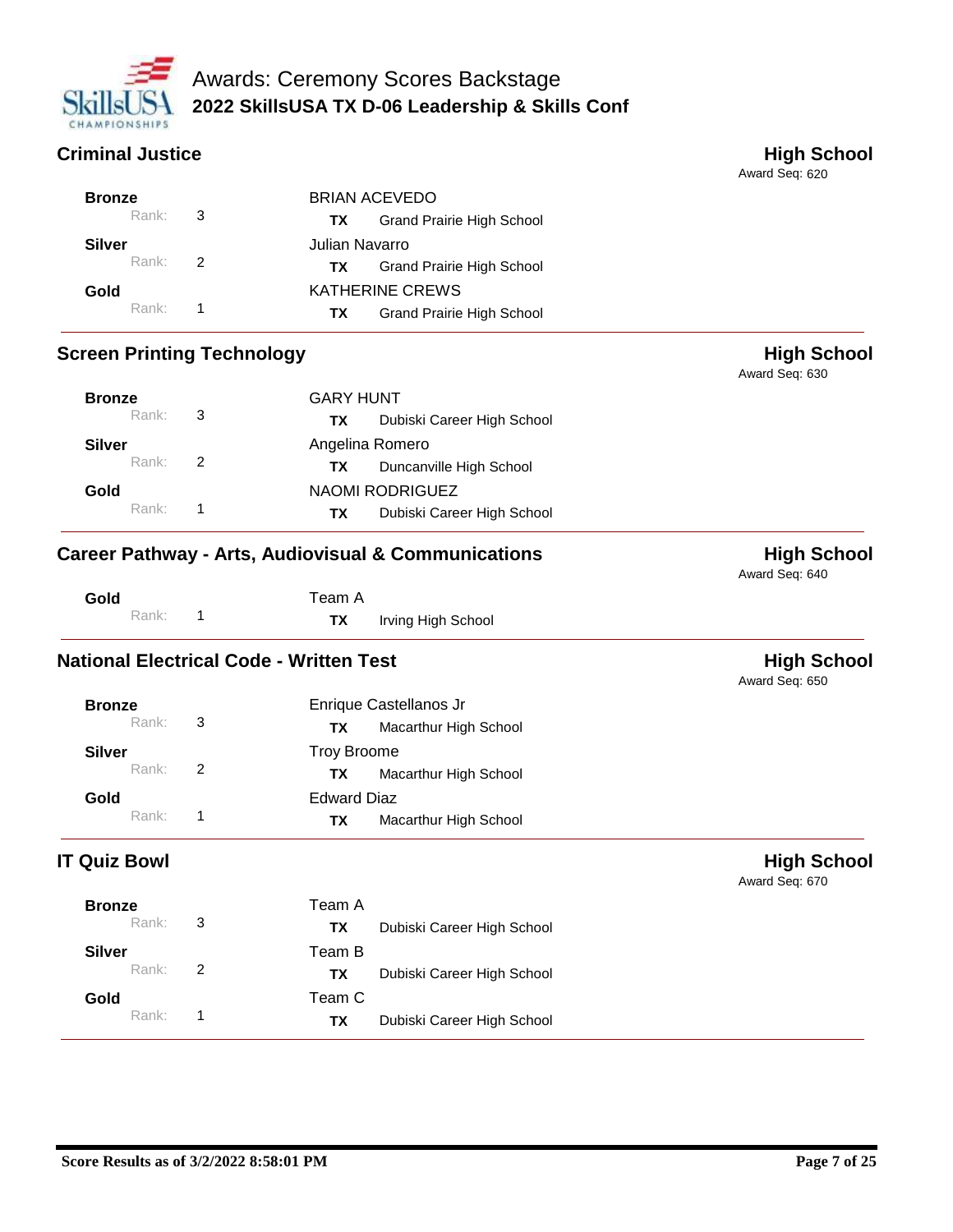

## **Internet of Things High School**

Award Seq: 680

Award Seq: 690

| Silver  | Daniel Garcia |                                                   |
|---------|---------------|---------------------------------------------------|
| Rank: 2 |               | Gilbreath-Reed Career And Technical Center<br>TX. |
| Gold    |               | <b>Andrew Rafferty</b>                            |
| Rank: 1 |               | Gilbreath-Reed Career And Technical Center<br>TX. |

# **OPENING & CLOSING CEREMONIES Middle School**

| <b>Bronze</b><br>Rank: $\sqrt{3}$ |                          | Team B<br>William H. Byrd Middle School<br>TX.      |
|-----------------------------------|--------------------------|-----------------------------------------------------|
| Silver<br>Rank: 2                 |                          | Team A<br>School For The Highly Gifted<br>TX.       |
| Gold<br>Rank <sup>+</sup>         | $\overline{\phantom{1}}$ | Team D<br>Grand Prairie Collegiate Institute<br>TX. |

# **Medical Terminology Contract of the Contract of the Contract of the Contract of the Contract of the Contract of the Contract of the Contract of the Contract of the Contract of the Contract of the Contract of the Contrac**

Award Seq: 700

|                    | <b>Brock Sapp</b>                                |  |  |
|--------------------|--------------------------------------------------|--|--|
| Rank: $\mathbf{3}$ | <b>Grand Prairie Collegiate Institute</b><br>TX. |  |  |
|                    | ANNABEL REYNA                                    |  |  |
| Rank: 2            | Dubiski Career High School<br>TX .               |  |  |
|                    | DIANA PHUNG                                      |  |  |
| $Rank:$ 1          | Dubiski Career High School<br>TX I               |  |  |
|                    |                                                  |  |  |

# **Broadcast News Production All and School High School**

Award Seq: 730

|               |    |         |                                 | Award Seq: 710 |
|---------------|----|---------|---------------------------------|----------------|
| <b>Bronze</b> |    | Team A  |                                 |                |
| Rank: 3       |    | ΤХ      | Cedar Hill High School          |                |
| <b>Silver</b> |    | Team AA |                                 |                |
| Rank: 2       |    | TХ      | Lakeview Centennial High School |                |
| Gold          |    | Team D  |                                 |                |
| Rank:         | 1. | TХ      | Duncanville High School         |                |

# **Culinary Arts Culinary Arts High School**

| <b>Bronze</b>     |                            | Daniel Rivera                                    |
|-------------------|----------------------------|--------------------------------------------------|
| Rank:             | $\overline{\phantom{a}}$ 3 | Gilbreath-Reed Career And Technical Center<br>тх |
| <b>Silver</b>     |                            | <b>Sydnee Stephens</b>                           |
| $Rank:$ 2         |                            | Cedar Hill High School<br>ΤХ                     |
| Gold              |                            | VERONICA MONTOYA-LIZCANO                         |
| Rank <sup>.</sup> | 1                          | Dubiski Career High School<br>TX.                |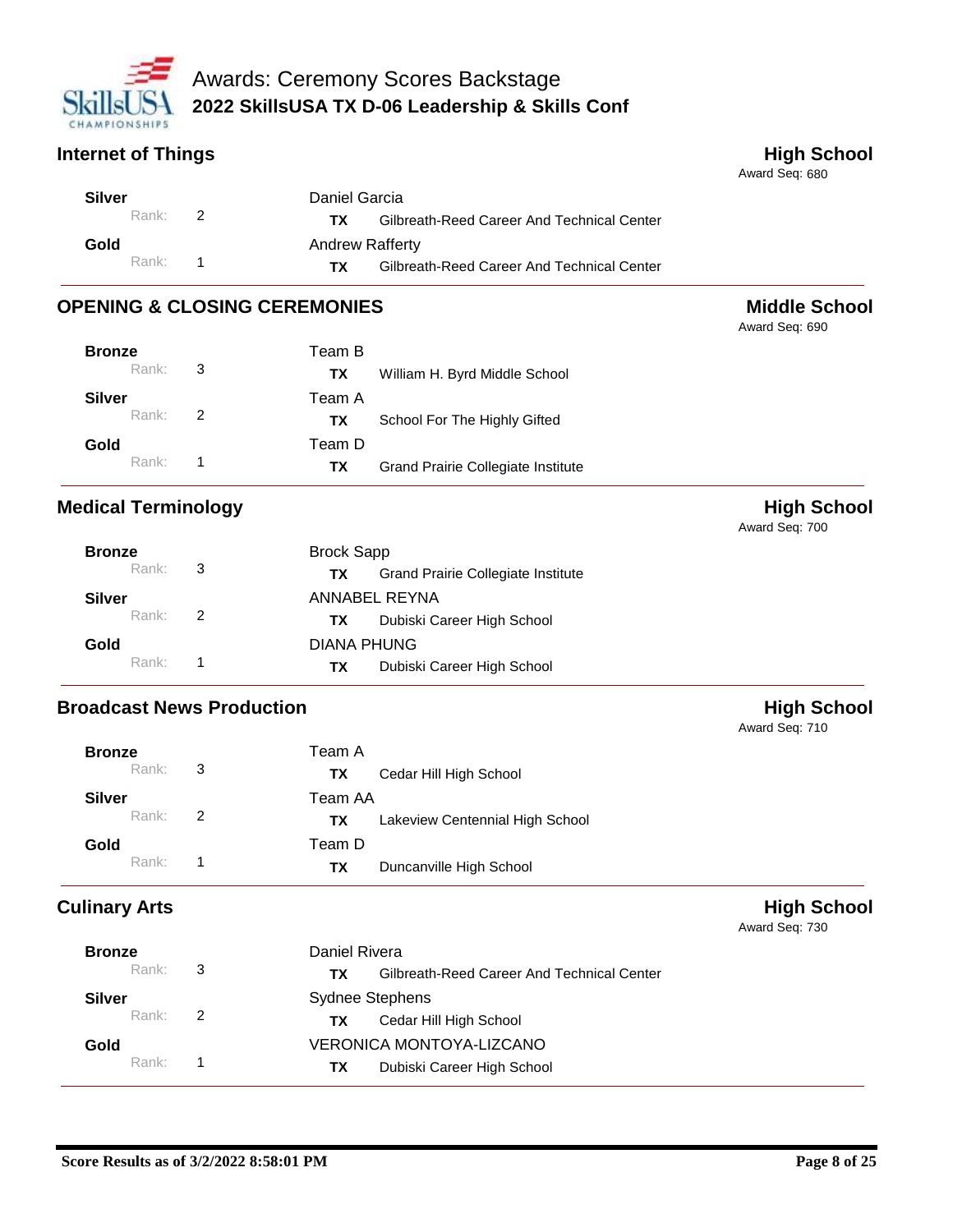

| <b>Opening and Closing Ceremonies</b>            |   |                  |                                    | <b>High School</b><br>Award Seq: 740   |
|--------------------------------------------------|---|------------------|------------------------------------|----------------------------------------|
| Gold                                             |   | Team A           |                                    |                                        |
| Rank:                                            | 1 | <b>TX</b>        | <b>Townview Law Magnet</b>         |                                        |
| <b>Cosmetology</b>                               |   |                  |                                    | <b>High School</b><br>Award Seq: 750   |
| Gold                                             |   |                  | KATHLEEN FLORES SOTO               |                                        |
| Rank:                                            | 1 | <b>TX</b>        | Dubiski Career High School         |                                        |
| <b>3-D Visualization and Animation</b>           |   |                  |                                    | <b>High School</b><br>Award Seq: 760   |
| <b>Bronze</b>                                    |   | Team A           |                                    |                                        |
| Rank:                                            | 3 | ТX               | Grand Prairie High School          |                                        |
| <b>Silver</b>                                    |   | Team C           |                                    |                                        |
| Rank:                                            | 2 | <b>TX</b>        | Duncanville High School            |                                        |
| Gold                                             |   | Team B           |                                    |                                        |
| Rank:                                            | 1 | <b>TX</b>        | Duncanville High School            |                                        |
| <b>Diesel Equipment Technology</b>               |   |                  |                                    | <b>High School</b><br>Award Seq: 770   |
| <b>Silver</b>                                    |   | Adriel Espinoza  |                                    |                                        |
| Rank:                                            | 2 | <b>TX</b>        | Ratteree Career Development Center |                                        |
| Gold                                             |   | wyatt ware       |                                    |                                        |
| Rank:                                            | 1 | <b>TX</b>        | Corsicana High School              |                                        |
| <b>AUTOMOTIVE TOOL ID</b>                        |   |                  |                                    | <b>Middle School</b><br>Award Seq: 780 |
| Gold                                             |   | Jeremiah Page    |                                    |                                        |
| Rank:                                            | 1 | <b>TX</b>        | William H. Byrd Middle School      |                                        |
| masonry                                          |   |                  |                                    | <b>High School</b><br>Award Seq: 790   |
| <b>Bronze</b>                                    |   | Julia Lopez      |                                    |                                        |
| Rank:                                            | 3 | <b>TX</b>        | <b>Grand Prairie High School</b>   |                                        |
| <b>Silver</b>                                    |   | Raul Chavez      |                                    |                                        |
| Rank:                                            | 2 | <b>TX</b>        | <b>Grand Prairie High School</b>   |                                        |
| Gold                                             |   | Antonio Carranza |                                    |                                        |
| Rank:                                            | 1 | <b>TX</b>        | <b>Grand Prairie High School</b>   |                                        |
| <b>Occupational Health and Safety - Multiple</b> |   |                  |                                    | <b>High School</b><br>Award Seq: 800   |
| Gold                                             |   | Team A           |                                    |                                        |
| Rank:                                            | 1 | TX               | Dubiski Career High School         |                                        |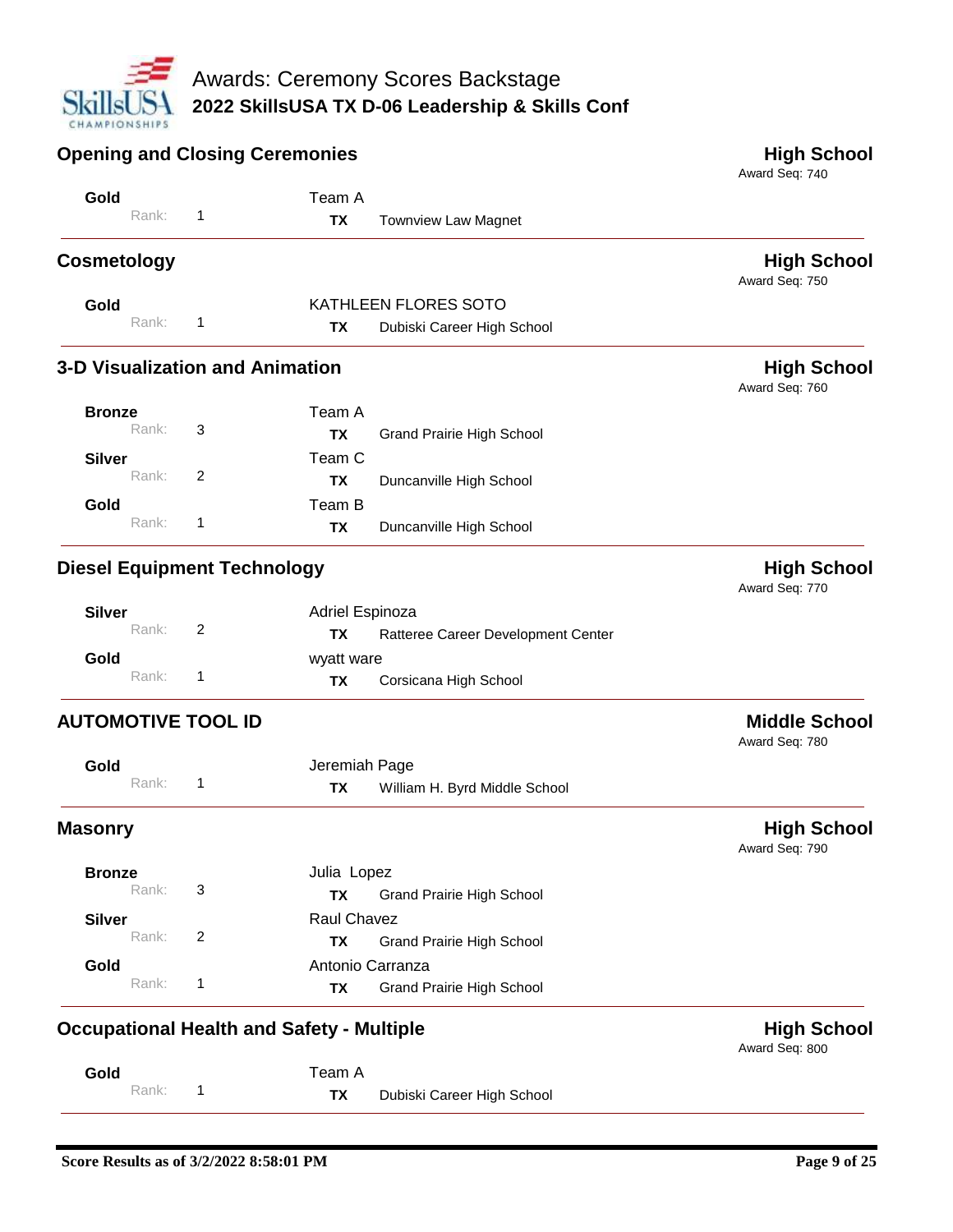

| <b>Career Pathway - Government &amp; Public Administration</b> |                      |                                            | <b>High School</b><br>Award Seq: 810 |
|----------------------------------------------------------------|----------------------|--------------------------------------------|--------------------------------------|
| Gold                                                           | Team A               |                                            |                                      |
| Rank:<br>$\mathbf{1}$                                          | <b>TX</b>            | <b>Townview Law Magnet</b>                 |                                      |
| <b>Crime Scene Investigation</b>                               |                      |                                            | <b>High School</b><br>Award Seq: 830 |
| <b>Bronze</b>                                                  | Team C               |                                            |                                      |
| Rank:<br>3                                                     | <b>TX</b>            | <b>Townview Law Magnet</b>                 |                                      |
| Silver                                                         | Team E               |                                            |                                      |
| Rank:<br>2                                                     | <b>TX</b>            | <b>Townview Law Magnet</b>                 |                                      |
| Gold                                                           | Team A               |                                            |                                      |
| Rank:<br>1                                                     | <b>TX</b>            | Grand Prairie High School                  |                                      |
| <b>Chapter Business Procedure</b>                              |                      |                                            | <b>High School</b><br>Award Seq: 860 |
| <b>Bronze</b>                                                  | Team C               |                                            |                                      |
| Rank:<br>3                                                     | <b>TX</b>            | <b>Townview Law Magnet</b>                 |                                      |
| Silver                                                         | Team A               |                                            |                                      |
| Rank:<br>2                                                     | <b>TX</b>            | Young Women'S Leadership Academy           |                                      |
| Gold                                                           | Team B               |                                            |                                      |
| Rank:<br>1                                                     | <b>TX</b>            | Dubiski Career High School                 |                                      |
| <b>Mobile Electronics Installation</b>                         |                      |                                            | <b>High School</b><br>Award Seq: 870 |
| <b>Bronze</b>                                                  | Sonny Ray Rich       |                                            |                                      |
| Rank:<br>3                                                     | ТX                   | Ratteree Career Development Center         |                                      |
| <b>Silver</b>                                                  | <b>Madison Gates</b> |                                            |                                      |
| Rank:<br>2                                                     | <b>TX</b>            | Gilbreath-Reed Career And Technical Center |                                      |
| Gold                                                           | Jake Cooper          |                                            |                                      |
| Rank:<br>$\mathbf{1}$                                          | ТX                   | South Garland High School                  |                                      |
| <b>Related Technical Math</b>                                  |                      |                                            | <b>High School</b><br>Award Seq: 880 |
| <b>Bronze</b>                                                  | VIVIAN HOSEA         |                                            |                                      |
| 3<br>Rank:                                                     | ТX                   | Dubiski Career High School                 |                                      |

| Kank:         | - 3 | Dubiski Career High School<br>ΤХ |  |
|---------------|-----|----------------------------------|--|
| <b>Silver</b> |     | <b>CHRISTIAN PERRY</b>           |  |
| Rank:         |     | Dubiski Career High School<br>ΤХ |  |
| Gold          |     | Orion Jordan                     |  |
| Rank:         |     | North Garland High School<br>ΤХ  |  |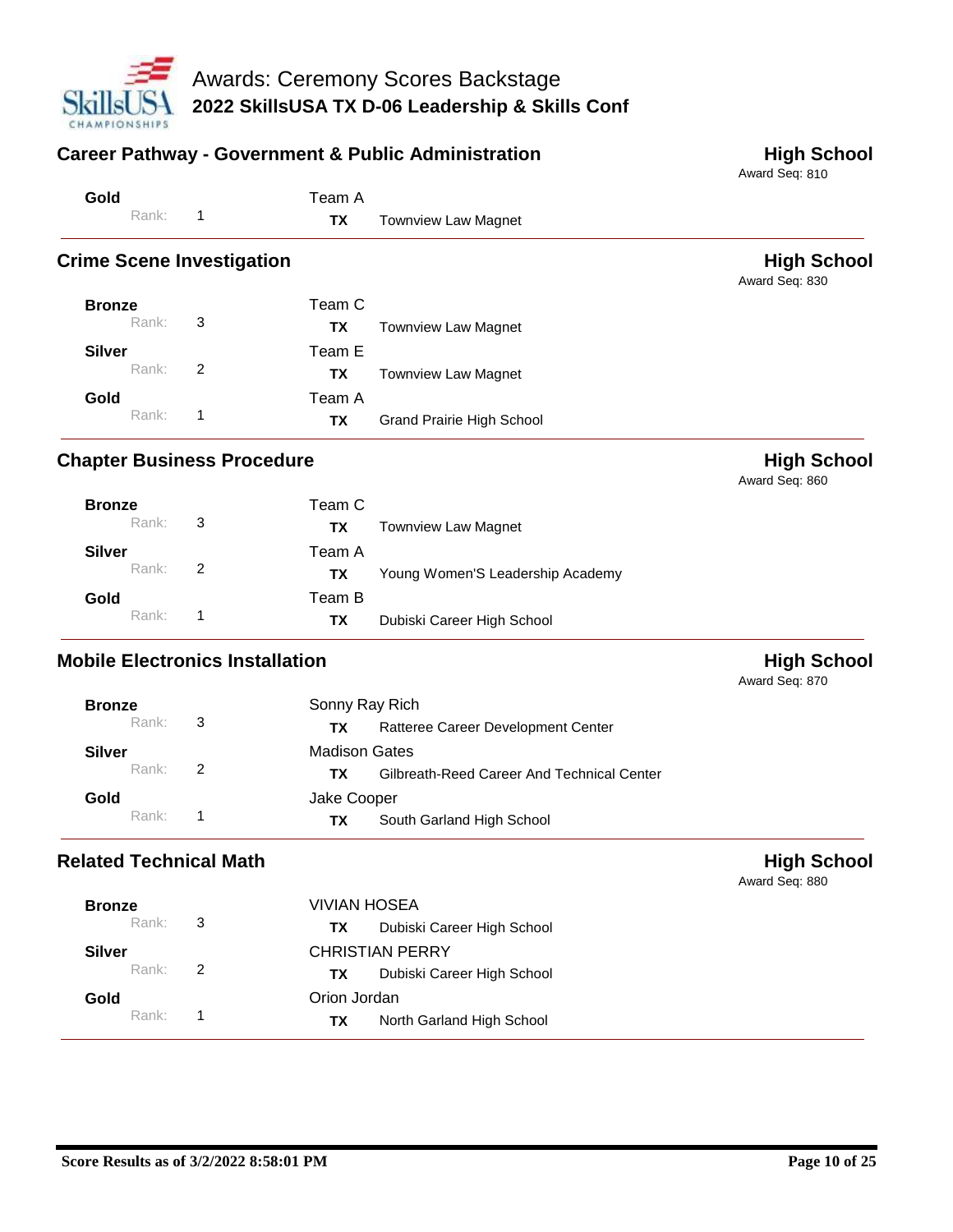

# **Advertising Design Contract Contract Contract Contract Contract Contract Contract Contract Contract Contract Contract Contract Contract Contract Contract Contract Contract Contract Contract Contract Contract Contract Cont**

Award Seq: 900

Award Seq: 910

| <b>Bronze</b> |   | <b>Weston Russell</b>             |
|---------------|---|-----------------------------------|
| Rank: 3       |   | Duncanville High School<br>TX.    |
| Silver        |   | RUNZE GONG                        |
| Rank: 2       |   | Dubiski Career High School<br>TX. |
| Gold          |   | <b>Marion Smith</b>               |
| Rank:         | 1 | Cedar Hill High School<br>TХ      |

# **Photography High School**

| <b>Bronze</b> |                            | alex prada                                       |
|---------------|----------------------------|--------------------------------------------------|
| Rank:         | $\overline{\phantom{a}}$ 3 | Irving High School<br>TХ                         |
| <b>Silver</b> |                            | <b>Preston Watkins</b>                           |
| Rank:         | $\overline{2}$             | Lakeview Centennial High School<br>ТX            |
| Gold          |                            | Logan Douglas                                    |
| Rank:         |                            | Gilbreath-Reed Career And Technical Center<br>ΤХ |

# **Audio/Radio Production Audio/Radio Production**

Award Seq: 940

| <b>Bronze</b>       |                          | Team C                            |
|---------------------|--------------------------|-----------------------------------|
| Rank:               | $\overline{\phantom{a}}$ | Dubiski Career High School<br>TX. |
| Silver              |                          | Team A                            |
| Rank $\overline{2}$ |                          | Dubiski Career High School<br>TX. |
| Gold                |                          | Team B                            |
| Rank <sup>+</sup>   | -1                       | Dubiski Career High School<br>TX. |

# **Mobile Robotic Technology All and School High School**

| <b>Bronze</b>     |                | Team A                                    |
|-------------------|----------------|-------------------------------------------|
| Rank: 3           |                | Jack E Singley Academy<br>TX.             |
| <b>Silver</b>     |                | Team C                                    |
| Rank: 2           |                | Grand Prairie Collegiate Institute<br>TX. |
| Gold              |                | Team M                                    |
| Rank <sup>+</sup> | $\overline{1}$ | Jack E Singley Academy<br>TX.             |

# **Automotive Trades Tool Identification Material Contracts High School**

| <b>Bronze</b> | ANGEL RUIZ LOPEZ |                                    |  |
|---------------|------------------|------------------------------------|--|
| Rank: 3       |                  | Dubiski Career High School<br>TX T |  |
| Silver        |                  | ALAN MENDEZ                        |  |
| Rank: 2       |                  | Dubiski Career High School<br>TX T |  |
| Gold          |                  | William Hernandez                  |  |
| Rank: 1       |                  | South Garland High School<br>TX T  |  |

Award Seq: 950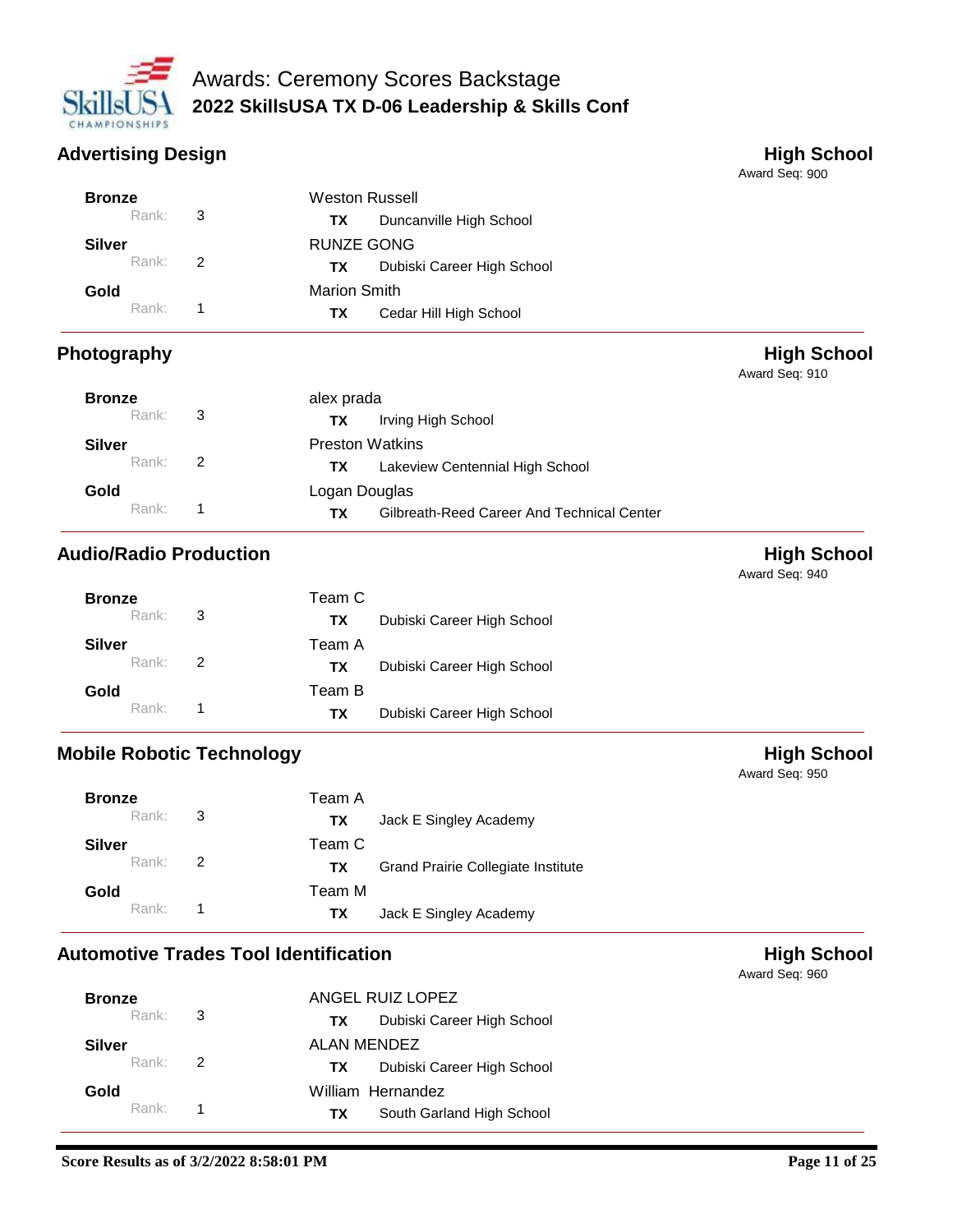

### **Internetworking High School**

Award Seq: 970

| <b>Bronze</b> |                            | Abiola Joda                                      |
|---------------|----------------------------|--------------------------------------------------|
| Rank:         | $\overline{\phantom{a}}$ 3 | Gilbreath-Reed Career And Technical Center<br>ΤХ |
| Silver        |                            | Thomas Nhan                                      |
| Rank:         | $\overline{2}$             | Gilbreath-Reed Career And Technical Center<br>ΤХ |
| Gold          |                            | Lawson Lay                                       |
| Rank:         |                            | Gilbreath-Reed Career And Technical Center<br>ТΧ |

### **TeamWorks High School**

Award Seq: 980

| <b>Bronze</b> |   | Team B |                           |
|---------------|---|--------|---------------------------|
| Rank:         | 3 | ТX     | Naaman Forest High School |
| <b>Silver</b> |   | Team A |                           |
| Rank:         | 2 | TХ     | Naaman Forest High School |
| Gold          |   | Team C |                           |
| Rank:         |   | ТX     | Waxahachie High School    |

# **Construction Tool ID Construction Tool ID**

Award Seq: 1000

|                   |                |                                                   | 1 1 <b>1 2 4 1 4</b> |
|-------------------|----------------|---------------------------------------------------|----------------------|
| <b>Bronze</b>     |                | Cristofer Leon                                    |                      |
| Rank: 3           |                | Gilbreath-Reed Career And Technical Center<br>TX. |                      |
| <b>Silver</b>     |                | Eduardo Alvarado                                  |                      |
| Rank:             | $\overline{2}$ | Gilbreath-Reed Career And Technical Center<br>TX. |                      |
| Gold              |                | Alan Martinez                                     |                      |
| Rank <sup>.</sup> |                | Gilbreath-Reed Career And Technical Center<br>ΤХ  |                      |

# **CONSTRUCTION TOOL ID Middle School**

| Gold  | Marianna Lerma                            | . |
|-------|-------------------------------------------|---|
| Rank: | <b>Grand Prairie Collegiate Institute</b> |   |

# **Culinary Arts Quiz Bowl High School**

Award Seq: 1010

Award Seq: 1000

| שוטט |       | i cali |
|------|-------|--------|
|      | Rank: | ТX     |

**Gold**

Dubiski Career High School

Team A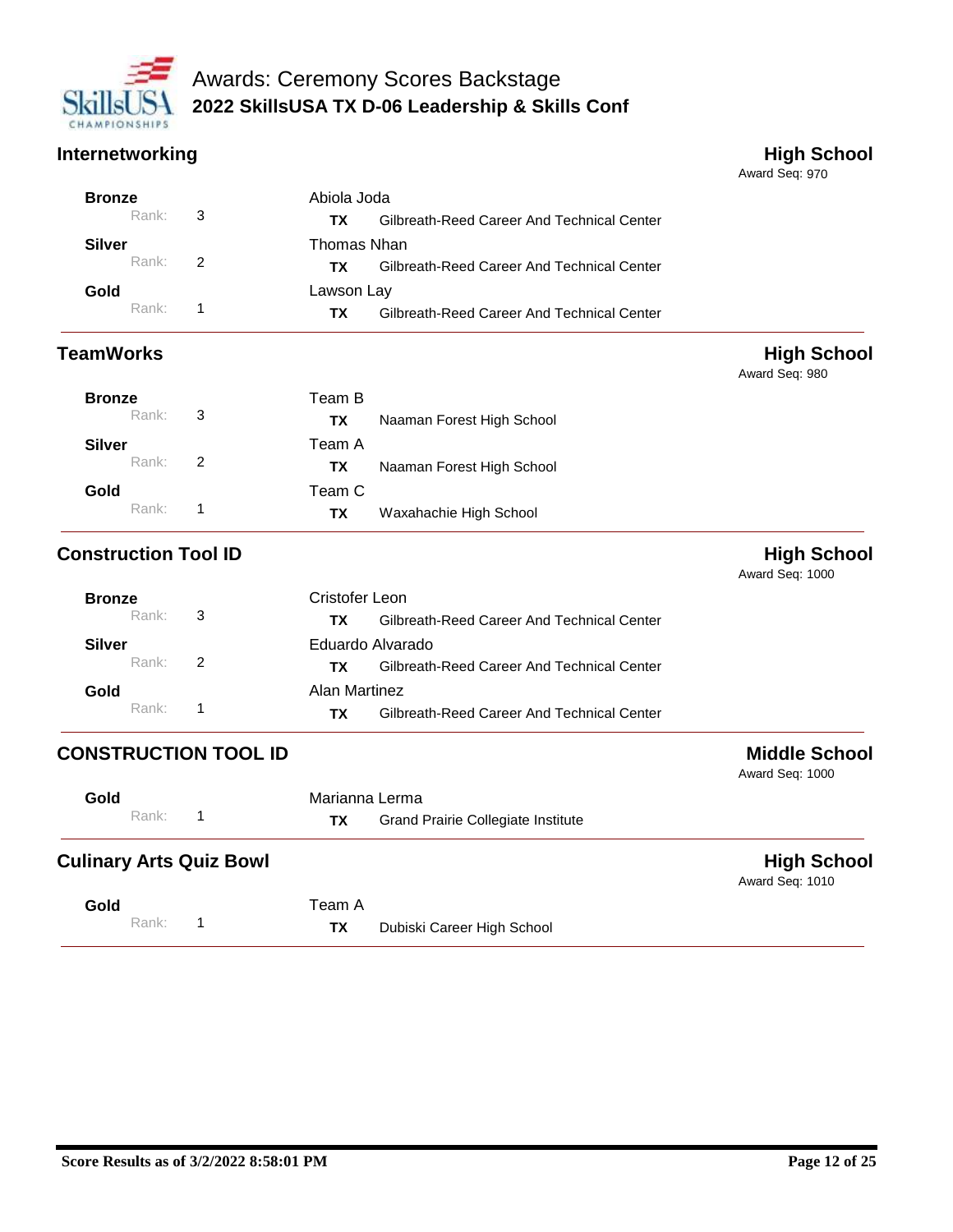

**Job Interview High School** 

|                          |              |                                                        | Award Seq: 1030                         |
|--------------------------|--------------|--------------------------------------------------------|-----------------------------------------|
| <b>Bronze</b>            |              | <b>KELLI ROBERTSON</b>                                 |                                         |
| Rank:                    | 3            | Dubiski Career High School<br><b>TX</b>                |                                         |
| <b>Silver</b>            |              | <b>SARA SAFAEI-MEHRO</b>                               |                                         |
| Rank:                    | 2            | Dubiski Career High School<br><b>TX</b>                |                                         |
| Gold                     |              | Caroleena Danab                                        |                                         |
| Rank:                    | $\mathbf{1}$ | <b>TX</b><br><b>Grand Prairie Collegiate Institute</b> |                                         |
| <b>JOB INTERVIEW</b>     |              |                                                        | <b>Middle School</b><br>Award Seq: 1030 |
| <b>Bronze</b>            |              | <b>Ezekiel Foster</b>                                  |                                         |
| Rank:                    | 3            | <b>TX</b><br><b>Grand Prairie Collegiate Institute</b> |                                         |
| <b>Silver</b>            |              | Sammi Reese                                            |                                         |
| Rank:                    | 2            | <b>TX</b><br>William H. Byrd Middle School             |                                         |
| Gold                     |              | Jimena Rosas                                           |                                         |
| Rank:                    | 1            | Young Women'S Leadership Academy<br><b>TX</b>          |                                         |
| <b>Cyber Security</b>    |              |                                                        | <b>High School</b><br>Award Seq: 1040   |
| <b>Silver</b>            |              | Team A                                                 |                                         |
| Rank:                    | 2            | <b>TX</b><br>Jack E Singley Academy                    |                                         |
| Gold                     |              | Team B                                                 |                                         |
| Rank:                    | $\mathbf{1}$ | <b>TX</b><br>Jack E Singley Academy                    |                                         |
| <b>Community Service</b> |              |                                                        | <b>High School</b><br>Award Seq: 1050   |
| <b>Silver</b>            |              | Team A                                                 |                                         |
| Rank:                    | 2            | <b>TX</b><br>Duncanville High School                   |                                         |
| Gold                     |              | Team B                                                 |                                         |
| Rank:                    | 1            | <b>TX</b><br><b>Grand Prairie Collegiate Institute</b> |                                         |
|                          |              |                                                        |                                         |

# **COMMUNITY SERVICE Middle School**

| Rank: | - 3            | ΤХ        | Young Women'S Leadership Academy          |
|-------|----------------|-----------|-------------------------------------------|
|       |                | Team B    |                                           |
| Rank: | $\overline{2}$ | TХ        | <b>Grand Prairie Collegiate Institute</b> |
|       |                | Team A    |                                           |
| Rank: |                | <b>TX</b> | <b>Grand Prairie Collegiate Institute</b> |
|       | <b>Bronze</b>  |           | Team CS                                   |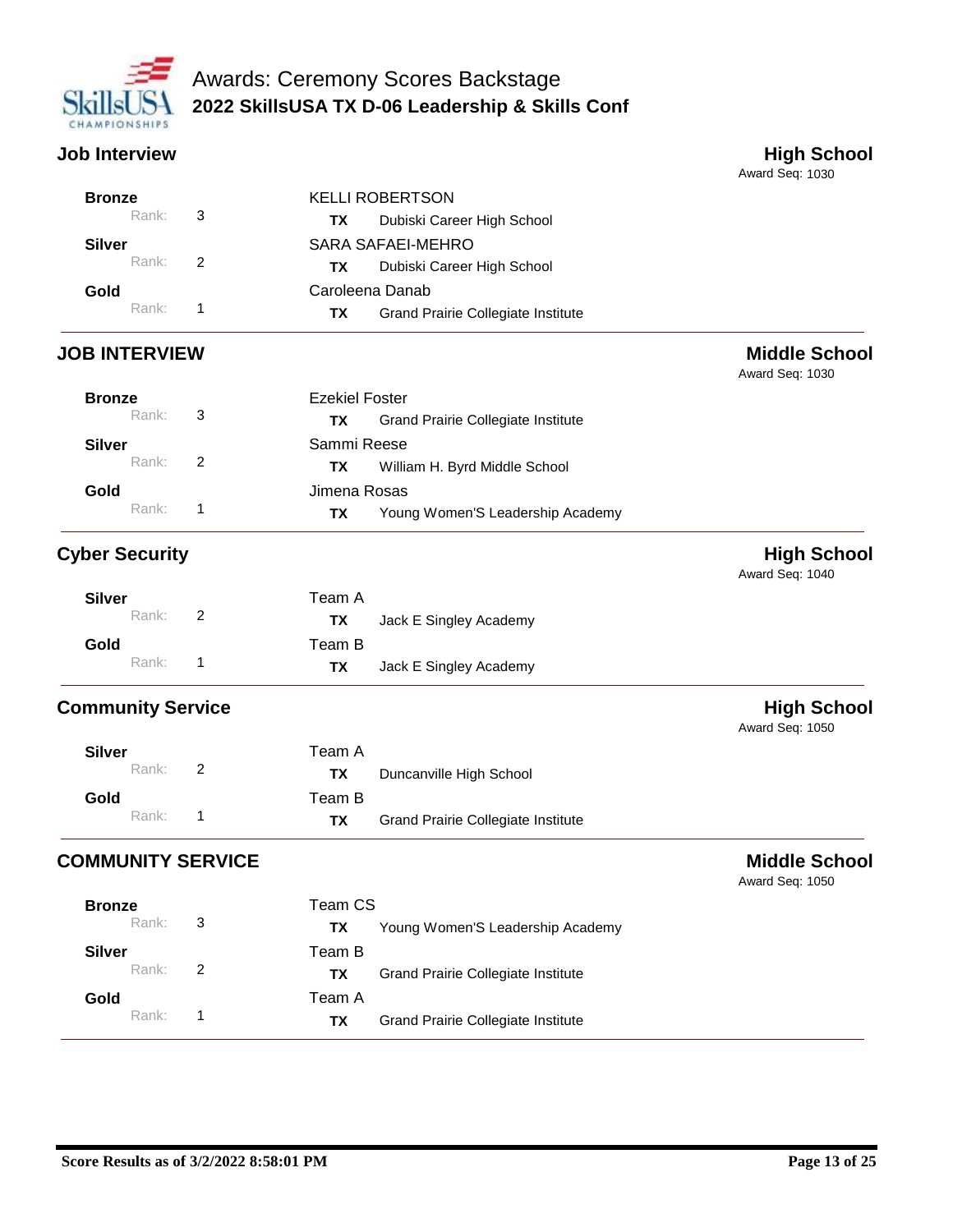

## Audio Visual Production Quiz Bowl **Audio Visual Production Quiz Bowl High School**

| <b>Bronze</b>             |       |                | Team AV                   |                                    |                                       |
|---------------------------|-------|----------------|---------------------------|------------------------------------|---------------------------------------|
|                           | Rank: | 3              | <b>TX</b>                 | Hillsboro High School              |                                       |
| Silver                    |       |                | Team A                    |                                    |                                       |
|                           | Rank: | $\overline{2}$ | <b>TX</b>                 | Irving High School                 |                                       |
| Gold                      |       |                | Team D                    |                                    |                                       |
|                           | Rank: | 1              | <b>TX</b>                 | Duncanville High School            |                                       |
| Welding                   |       |                |                           |                                    | <b>High School</b><br>Award Seq: 1080 |
| <b>Bronze</b>             |       |                | <b>Richard Brightwell</b> |                                    |                                       |
|                           | Rank: | 3              | <b>TX</b>                 | Waxahachie High School             |                                       |
| <b>Silver</b>             |       |                | Daniel Silva              |                                    |                                       |
|                           | Rank: | $\overline{2}$ | <b>TX</b>                 | Duncanville High School            |                                       |
| Gold                      |       |                | Jacob Zuniga              |                                    |                                       |
|                           | Rank: | 1              | <b>TX</b>                 | Greater Waco Advanced Manf Academy |                                       |
| <b>Restaurant Service</b> |       |                |                           |                                    | <b>High School</b><br>Award Seq: 1090 |
| <b>Bronze</b>             |       |                |                           | <b>NATALIE MORALES</b>             |                                       |
|                           | Rank: | 3              | <b>TX</b>                 | Dubiski Career High School         |                                       |
| <b>Silver</b>             |       |                |                           | ANDREA GONZALEZ                    |                                       |
|                           | Rank: | $\overline{2}$ | <b>TX</b>                 | Dubiski Career High School         |                                       |
| Gold                      |       |                |                           | <b>CALEB GONZALES</b>              |                                       |
|                           | Rank: | 1              | <b>TX</b>                 | Dubiski Career High School         |                                       |
| <b>Web Design</b>         |       |                |                           |                                    | <b>High School</b><br>Award Seq: 1100 |
| Gold                      |       |                | Team A                    |                                    |                                       |
|                           | Rank: | 1              | <b>TX</b>                 | Dubiski Career High School         |                                       |
| Cabinetmaking             |       |                |                           |                                    | <b>High School</b><br>Award Seq: 1120 |
| Gold                      |       |                |                           | Juan Espinosa Contreras            |                                       |
|                           | Rank: | 1              | <b>TX</b>                 | Macarthur High School              |                                       |
|                           |       |                |                           |                                    |                                       |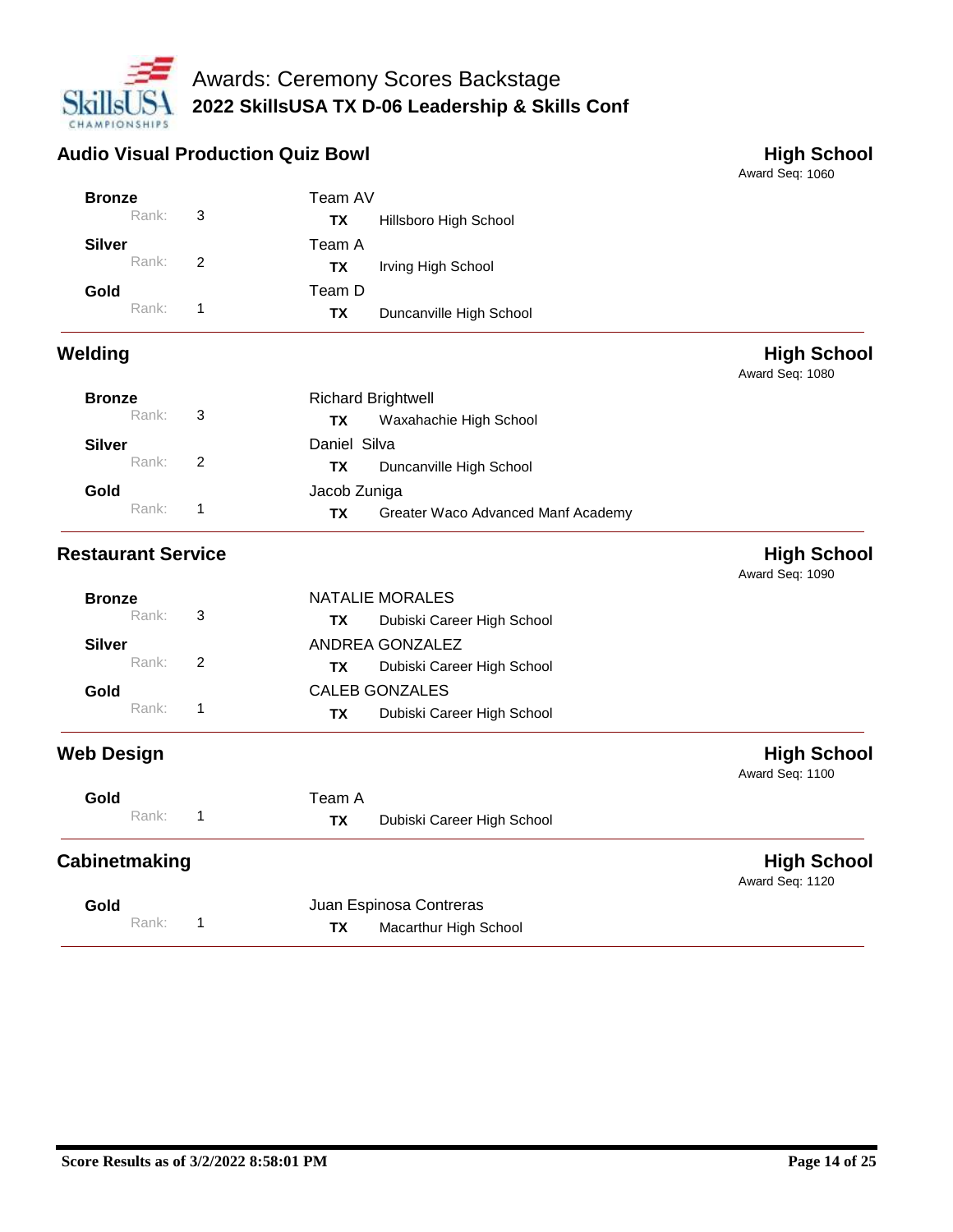

### **Technical Computer Applications High School**

Award Seq: 1130

Award Seq: 1150

| <b>Bronze</b>     | Maryam Mubarak                                    |
|-------------------|---------------------------------------------------|
| Rank: 3           | Gilbreath-Reed Career And Technical Center<br>ТX. |
| <b>Silver</b>     | ALEXANDER ESCOBAR                                 |
| Rank: 2           | Dubiski Career High School<br>TX.                 |
| Gold              | EVAN WENG                                         |
| Rank <sup>+</sup> | Dubiski Career High School<br>TX.                 |

### **Precision Machining Technology High School**

| <b>Silver</b> | <b>Edward Baxter</b> |                                                   |
|---------------|----------------------|---------------------------------------------------|
| Rank: 2       |                      | Gilbreath-Reed Career And Technical Center<br>TX. |
| Gold          |                      | lucas carter                                      |
| $Rank:$ 1     |                      | Gilbreath-Reed Career And Technical Center<br>TX. |

# **Job Skill Demonstration A High School**

Award Seq: 1170

| <b>Bronze</b> |                            | <b>CALEB GONZALES</b>            |
|---------------|----------------------------|----------------------------------|
| Rank:         | $\overline{\phantom{a}}$ 3 | Dubiski Career High School<br>TХ |
| <b>Silver</b> |                            | <b>Chloey Batiste</b>            |
| Rank:         | $\overline{2}$             | Cedar Hill High School<br>ТX     |
| Gold          |                            | Lunden Davis                     |
| Rank:         | 1                          | Duncanville High School<br>ΤХ    |

# **JOB SKILL DEMONSTRATION A Middle School**

| <b>Bronze</b> |               | Daniel Mwangangi                                |
|---------------|---------------|-------------------------------------------------|
| Rank:         | 3             | <b>Grand Prairie Collegiate Institute</b><br>ТX |
| <b>Silver</b> |               | Wendy Villanueva                                |
| Rank:         | $\mathcal{P}$ | Young Women'S Leadership Academy<br>ТX.         |
| Gold          |               | Zipporah Jones                                  |
| Rank:         |               | William H. Byrd Middle School<br>ТX             |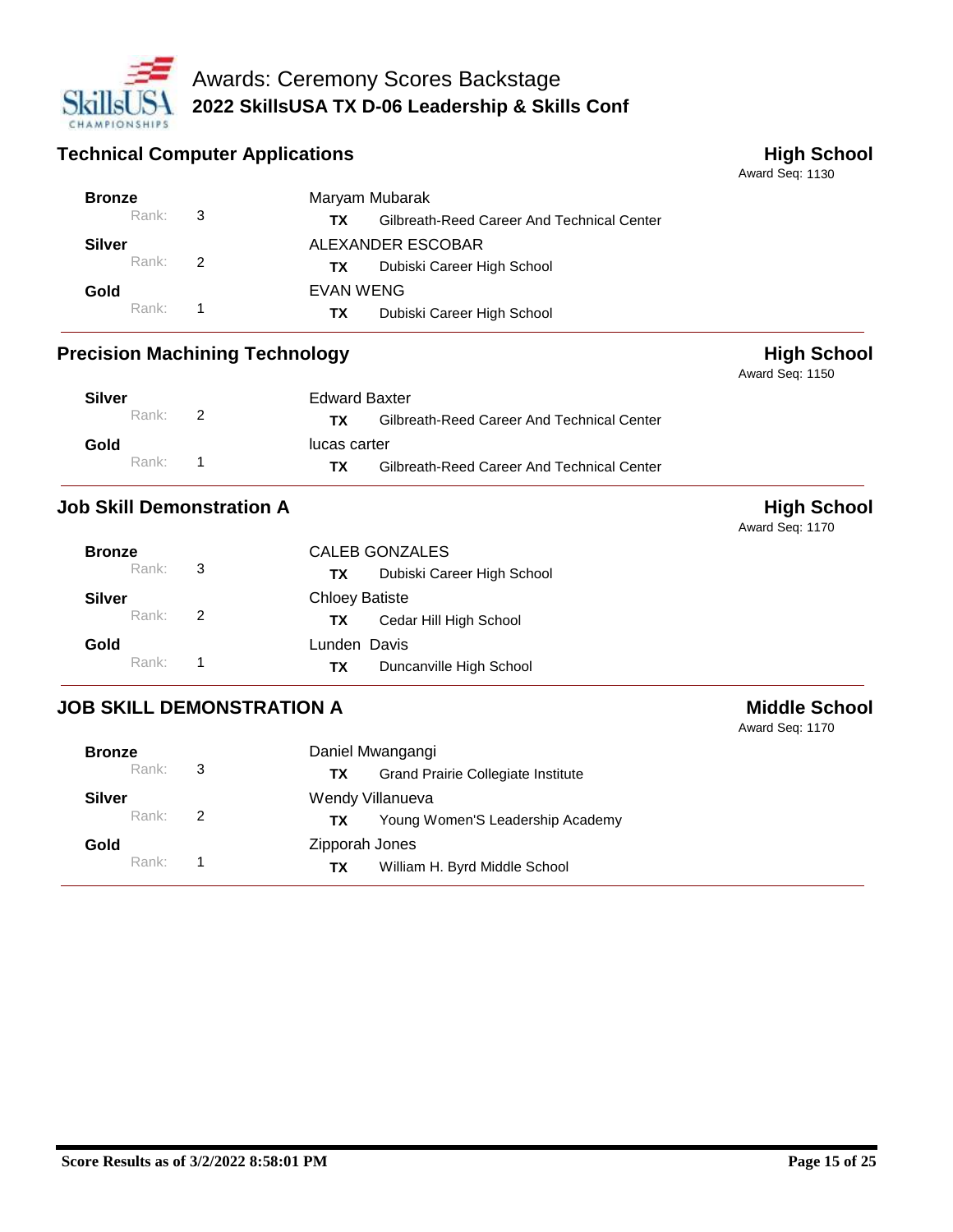

### **Job Skill Demonstration Open High School**

Award Seq: 1180

Award Seq: 1180

| <b>Bronze</b> | Lizbeth Huerta                                   |
|---------------|--------------------------------------------------|
| Rank: 3       | Cedar Hill High School<br>TX.                    |
| Silver        | Caitlin Perez                                    |
| Rank: 2       | South Garland High School<br>TX.                 |
| Gold          | Celine Tran                                      |
| $Rank:$ 1     | Gilbreath-Reed Career And Technical Center<br>ΤХ |

### **JOB SKILL DEMONSTRATION OPEN Middle School**

| <b>Bronze</b> |                            | Rhiana Niles                        |
|---------------|----------------------------|-------------------------------------|
| Rank:         | $_{3}$                     | William H. Byrd Middle School<br>ТX |
| <b>Silver</b> |                            | Sammi Reese                         |
| Rank:         | $\overline{\phantom{a}}$ 2 | William H. Byrd Middle School<br>ТX |
| Gold          |                            | <b>Shiv Patel</b>                   |
| Rank:         |                            | School For The Highly Gifted<br>TХ  |

**Nail Art High School** Award Seq: 1200

| Gold    | SARA GARCIA TRUJILLO                    |  |
|---------|-----------------------------------------|--|
| Rank: 1 | Dubiski Career High School<br><b>TX</b> |  |

# **Dental Assisting High School**

Award Seq: 1210

| <b>Bronze</b> | DESTINEE PEREZ                    |
|---------------|-----------------------------------|
| Rank: 3       | Dubiski Career High School<br>TX. |
| Silver        | <b>EMILY COLUNGA</b>              |
| Rank: 2       | Dubiski Career High School<br>TX. |
| Gold          | <b>ALEIMI FLORES</b>              |
| Rank: 1       | Dubiski Career High School<br>TX. |
|               |                                   |

# **Collision Repair Technology According to the Collision Repair Technology High School**

| <b>Bronze</b> |                | Jorge Recio                            |
|---------------|----------------|----------------------------------------|
| Rank:         | - 3            | South Garland High School<br><b>TX</b> |
| <b>Silver</b> |                | erick paz                              |
| Rank:         | $\overline{2}$ | South Garland High School<br>ТX        |
| Gold          |                | joshua manta                           |
| Rank:         |                | South Garland High School<br>TX.       |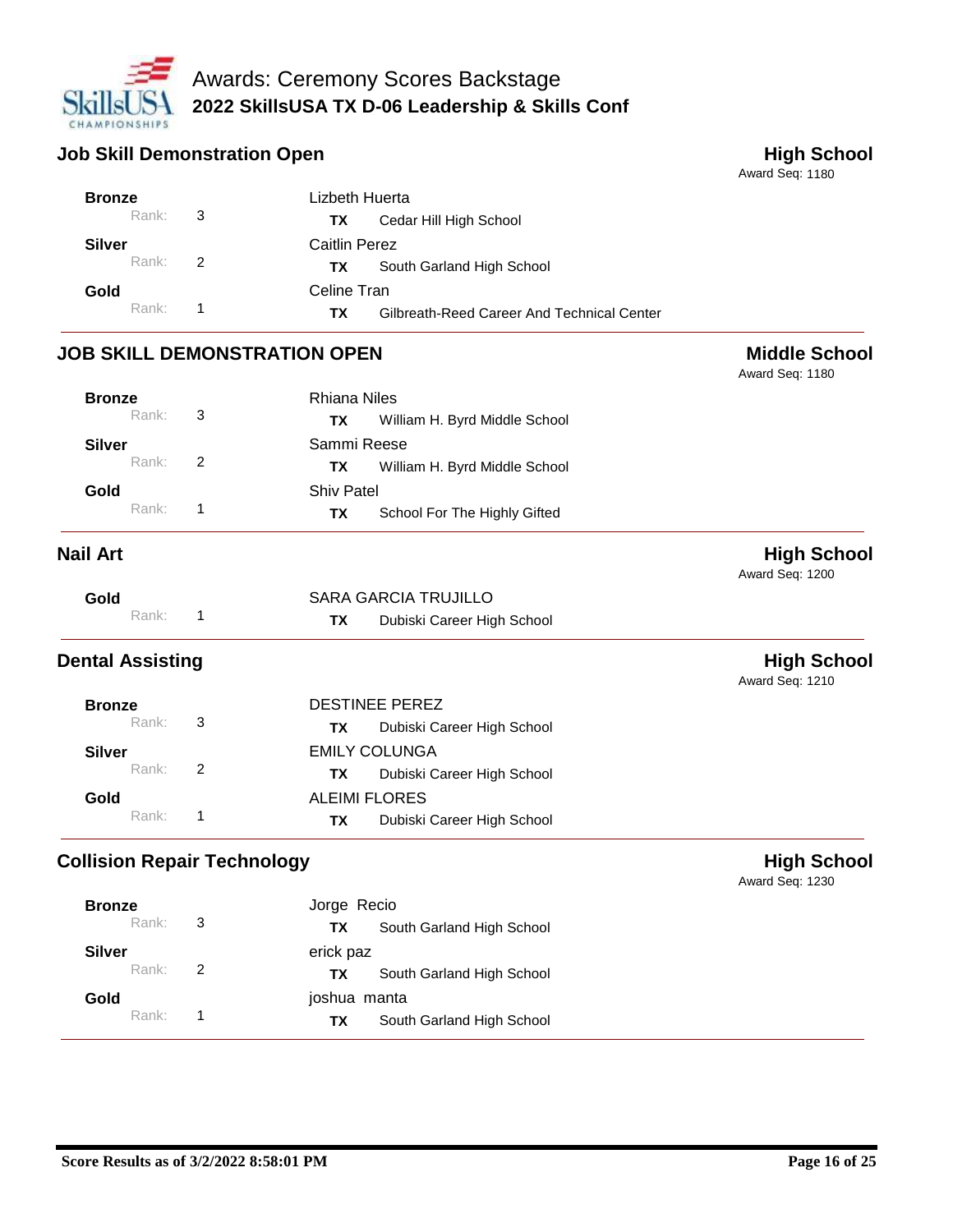

#### **Graphic Communications Communications High School**

Award Seq: 1240

Award Seq: 1260

| Silver  |  | REBECCA ROJAS                        |
|---------|--|--------------------------------------|
| Rank: 2 |  | <b>TX</b> Dubiski Career High School |
| Gold    |  | ELIEL GONZALEZ                       |
| Rank: 1 |  | Dubiski Career High School<br>TX T   |

# Career Pathway - Science, Technology & Math<br>
High School

| Silver<br>Rank: 2 | Team D<br>TX. | Dubiski Career High School                |
|-------------------|---------------|-------------------------------------------|
| Gold              | Team A        |                                           |
| Rank: 1           | TX.           | <b>Grand Prairie Collegiate Institute</b> |

**Welding I High School** Award Seq: 1270

| <b>Bronze</b> |                            | Ezra Perez                               |  |
|---------------|----------------------------|------------------------------------------|--|
| Rank:         | $\overline{\phantom{a}}$ 3 | Waxahachie High School<br>TХ             |  |
| <b>Silver</b> |                            | Juan Cardiel                             |  |
| Rank:         | $\overline{2}$             | Macarthur High School<br>TX.             |  |
| Gold          |                            | <b>Obed Campos</b>                       |  |
| Rank:         |                            | Greater Waco Advanced Manf Academy<br>ΤХ |  |

# **Electrical Construction Wiring High School High School**

Award Seq: 1280

| <b>Bronze</b>     |                | Carlos Gallegos                                  |
|-------------------|----------------|--------------------------------------------------|
| Rank: 3           |                | Gilbreath-Reed Career And Technical Center<br>тх |
| Silver            |                | Nicholas Newkirk                                 |
| Rank:             | $\overline{2}$ | Gilbreath-Reed Career And Technical Center<br>тх |
| Gold              |                | Rigoberto Aguilar                                |
| Rank <sup>+</sup> | 1              | Gilbreath-Reed Career And Technical Center<br>ТΧ |

# **Additive Manufacturing High School**

| <b>Bronze</b> |   | Team H |                        |
|---------------|---|--------|------------------------|
| Rank:         | 3 | ТX     | Jack E Singley Academy |
| <b>Silver</b> |   | Team B |                        |
| Rank:         | 2 | TX     | Jack E Singley Academy |
| Gold          |   | Team A |                        |
| Rank:         | 1 | TX     | Jack E Singley Academy |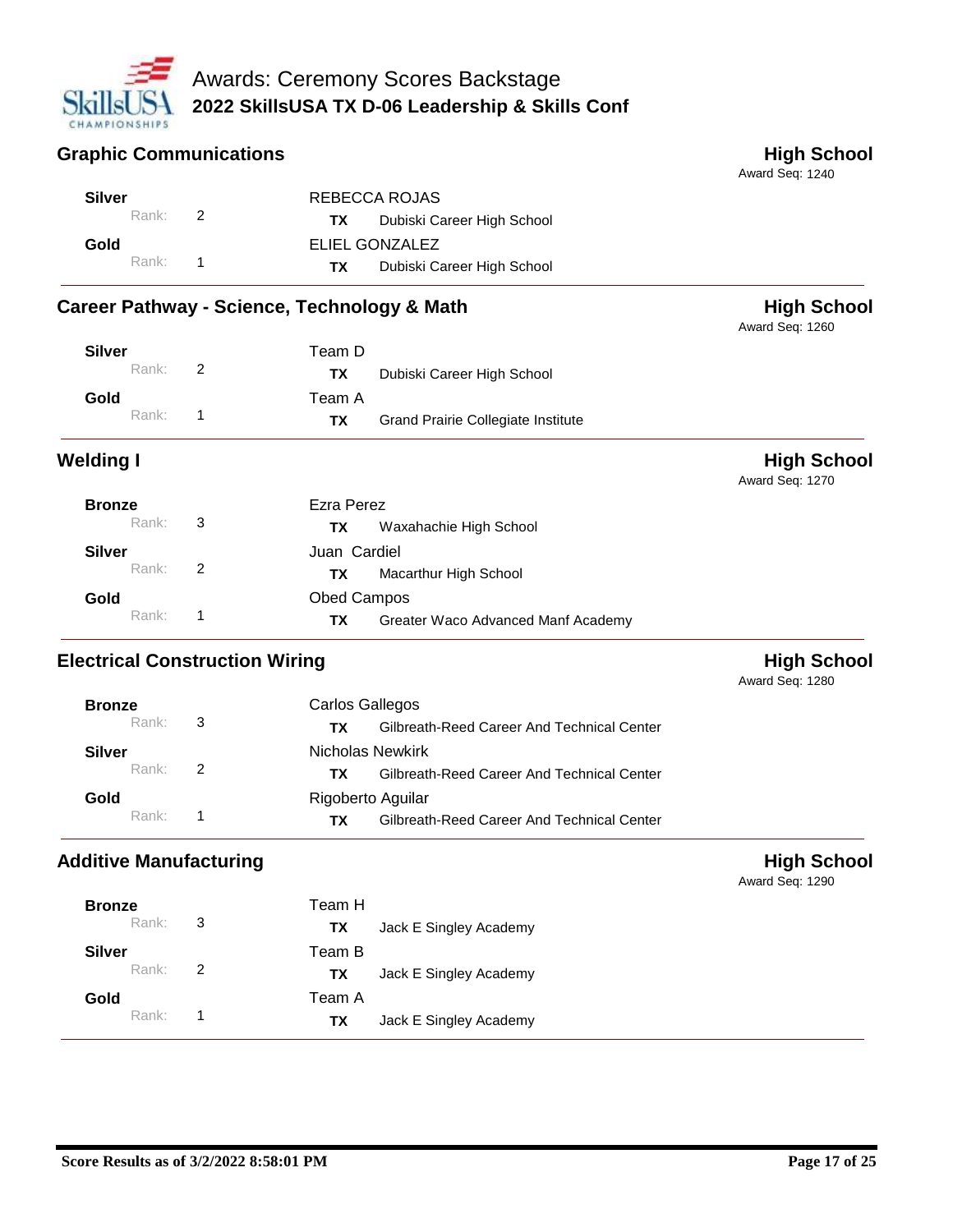

### **Forensic Science Team All 2008 Contracts and All 2009 Contracts and All 2009 Contracts and All 2009 Contracts and All 2009 Contracts and All 2009 Contracts and All 2009 Contracts and All 2009 Contracts and All 2009 Cont**

Award Seq: 1300

| Team A                                 |  |
|----------------------------------------|--|
| South Grand Prairie High School<br>TX. |  |
| Team C                                 |  |
| <b>Townview Law Magnet</b><br>TX.      |  |
| Team B                                 |  |
| Village Tech Schools<br>TX.            |  |
| Rank: 3<br>Rank: 2<br>Rank: 1          |  |

## **Welding Fabrication Welding Fabrication High School**

Award Seq: 1310

| <b>Bronze</b>        | Team AF |        |                                    |
|----------------------|---------|--------|------------------------------------|
| Rank: 3              |         | ΤХ     | Greater Waco Advanced Manf Academy |
| <b>Silver</b>        |         | Team D |                                    |
| Rank: $\overline{2}$ |         | TX.    | Duncanville High School            |
| Gold                 |         | Team A |                                    |
| Rank <sup>.</sup>    | 1       | TX.    | Waxahachie High School             |

# **Industrial Motor Control Music Control High School**

Award Seq: 1320

Award Seq: 1340

Award Seq: 1350

| <b>Bronze</b> | Kevin Machuca                                     |  |  |
|---------------|---------------------------------------------------|--|--|
| Rank: 3       | Gilbreath-Reed Career And Technical Center<br>TX. |  |  |
| Silver        | Alexis Garcia                                     |  |  |
| $Rank:$ 2     | Gilbreath-Reed Career And Technical Center<br>TX. |  |  |
| Gold          | Kerry Nguyen                                      |  |  |
| $Rank:$ 1     | Gilbreath-Reed Career And Technical Center<br>тх. |  |  |

# **Early Childhood Education High School**

| <b>Bronze</b> |                | Allison Martinez                       |  |
|---------------|----------------|----------------------------------------|--|
| Rank: 3       |                | Young Women'S Leadership Academy<br>ТX |  |
| <b>Silver</b> |                | <b>Aleisly Martinez</b>                |  |
| Rank:         | $\overline{2}$ | Young Women'S Leadership Academy<br>ТΧ |  |
| Gold          |                | MARNEE PERDOMO LARA                    |  |
| Rank:         |                | Young Women'S Leadership Academy<br>ΤХ |  |

# **Electronic Technology High School**

| <b>Bronze</b>      | Caitlin Perez  |                           |  |
|--------------------|----------------|---------------------------|--|
| Rank: $\mathbf{3}$ | TX.            | South Garland High School |  |
| Silver             | Claude Miles   |                           |  |
| Rank: 2            | TX.            | Waxahachie Global H S     |  |
| Gold               | Jonathan Combs |                           |  |
| $Rank:$ 1          | TX.            | Waxahachie Global H S     |  |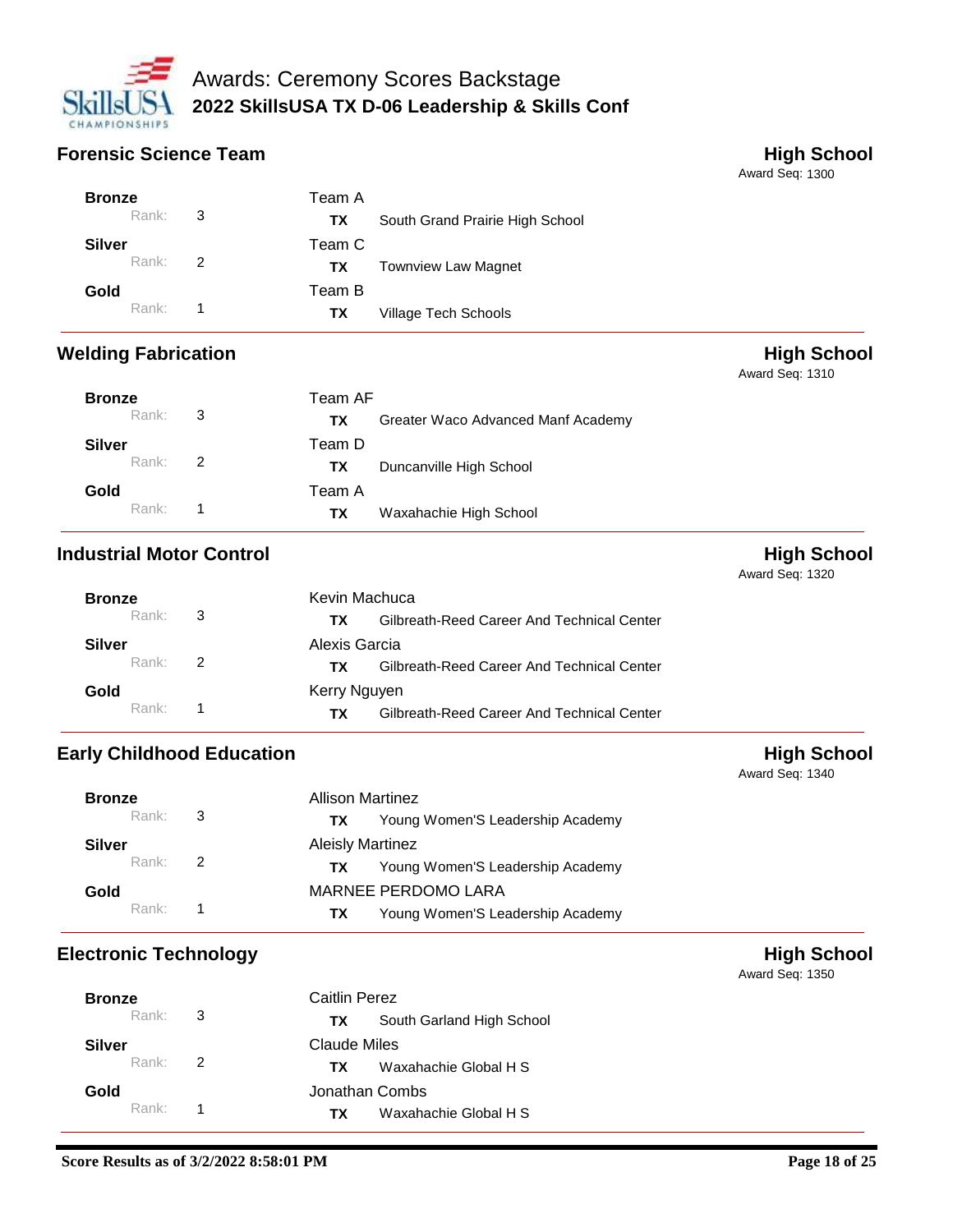

## **Career Pathway - Health Science <b>All Accords High School**

Award Seq: 1360

| <b>Silver</b> |         | Team B    |                            |
|---------------|---------|-----------|----------------------------|
|               | Rank: 2 | TX.       | Dubiski Career High School |
| Gold          |         | Team A    |                            |
|               | Rank: 1 | <b>TX</b> | Dubiski Career High School |

# **Cosmetology Quiz Bowl**

Award Seq: 1370

| <b>Bronze</b> |         |                            | Team A  |                            |
|---------------|---------|----------------------------|---------|----------------------------|
|               | Rank:   | $\overline{\phantom{a}}$ 3 | TХ      | Waxahachie High School     |
| <b>Silver</b> |         |                            | Team CD |                            |
|               | Rank: 2 |                            | TХ      | Dubiski Career High School |
| Gold          |         |                            | Team D  |                            |
|               | Rank:   | 1                          | ΤХ      | Dubiski Career High School |

# **OUTSTANDING CHAPTER Middle School**

Award Seq: 1380

| Gold    | Team A    |                                           |
|---------|-----------|-------------------------------------------|
| Rank: 1 | <b>TX</b> | <b>Grand Prairie Collegiate Institute</b> |

# **Health Knowledge Bowl High School**

Award Seq: 1400

| <b>Bronze</b><br>Rank: | 3              | Team C<br>ΤХ | <b>Grand Prairie Collegiate Institute</b> |
|------------------------|----------------|--------------|-------------------------------------------|
| <b>Silver</b><br>Rank: | $\overline{2}$ | Team A<br>ΤХ | Dubiski Career High School                |
| Gold<br>Rank:          | -1             | Team B<br>ΤХ | Dubiski Career High School                |

# **Welding Sculpture High School**

| <b>Bronze</b>     |                | <b>Christopher Sanchez</b>                       |
|-------------------|----------------|--------------------------------------------------|
| Rank:             | - 3            | Gilbreath-Reed Career And Technical Center<br>тх |
| Silver            |                | Daniel Silva                                     |
| Rank:             | $\overline{2}$ | Duncanville High School<br>TX.                   |
| Gold              |                | Ella Cheek                                       |
| Rank <sup>.</sup> | $\blacksquare$ | Gilbreath-Reed Career And Technical Center<br>ТX |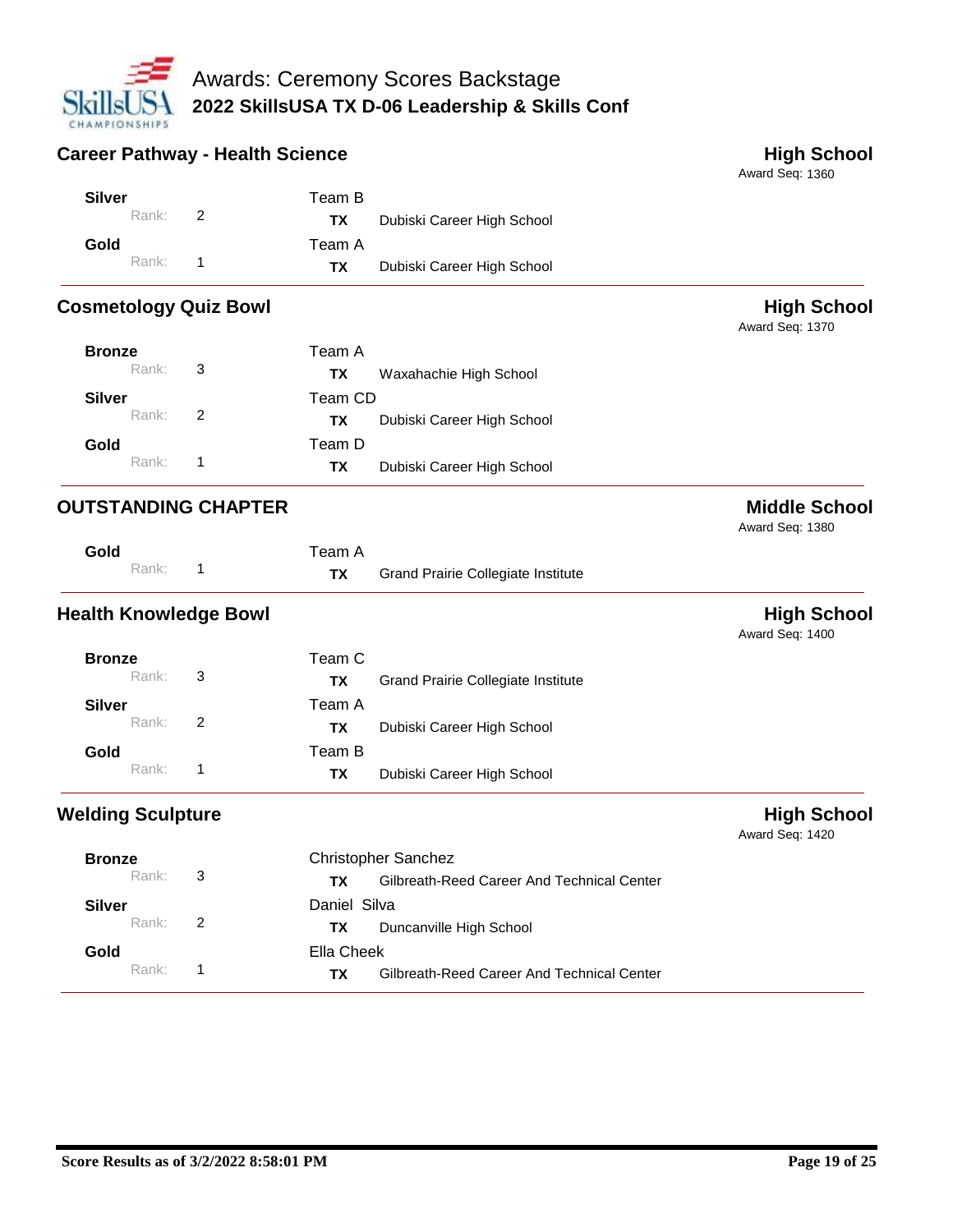

### **Customer Service All and School Customer Service All and School High School**

Award Seq: 1430

Award Seq: 1440

| <b>Bronze</b> |                            | CYNTHIA ORTEGA RODRIGUEZ               |
|---------------|----------------------------|----------------------------------------|
| Rank:         | $\overline{\phantom{a}}$ 3 | Dubiski Career High School<br>ТX       |
| <b>Silver</b> |                            | ANGEL MARES QUIROGA                    |
| Rank:         | -2                         | Dubiski Career High School<br>ТX       |
| Gold          |                            | Karla Ceron                            |
| Rank:         | $\mathbf 1$                | Young Women'S Leadership Academy<br>ΤХ |

## **Welding Applications Welding Applications**

| <b>Bronze</b><br>Rank: | - 3           | Ricardo Gonzalez-Correa<br>Duncanville High School<br>ТX   |  |
|------------------------|---------------|------------------------------------------------------------|--|
| <b>Silver</b><br>Rank: | $\mathcal{P}$ | Juan Ferreira<br>Duncanville High School<br>ТX             |  |
| Gold<br>Rank:          |               | Emilio Escamilla Martinez<br>Duncanville High School<br>ТX |  |

### **Medical Math High School**

Award Seq: 1450

| <b>Bronze</b>       |                | Karla Rodríguez                         |  |  |
|---------------------|----------------|-----------------------------------------|--|--|
| Rank: 3             |                | Young Women'S Leadership Academy<br>TX. |  |  |
| Silver              |                | <b>MARTIN WANYOIKE</b>                  |  |  |
| Rank $\overline{2}$ |                | Dubiski Career High School<br>TX.       |  |  |
| Gold                |                | RASHEEDAH AKHTARI                       |  |  |
| Rank:               | $\overline{1}$ | Dubiski Career High School<br>TX.       |  |  |

# **Occupational Health and Safety - Single <b>High School High School**

| <b>Bronze</b><br>Rank: 3 | Team Y<br>ТX                      |
|--------------------------|-----------------------------------|
|                          | Young Women'S Leadership Academy  |
| <b>Silver</b>            | Team B                            |
| Rank: 2                  | Dubiski Career High School<br>TX. |
| Gold                     | Team A                            |
| $Rank:$ 1                | Dubiski Career High School<br>TX. |

# **Graphic Imaging Sublimations All and School High School**

| <b>Bronze</b> |             | RUTH ADEBAYO |                            |
|---------------|-------------|--------------|----------------------------|
| Rank: 3       |             | TX .         | Dubiski Career High School |
| <b>Silver</b> |             |              | LILY FERNANDEZ             |
| Rank: 2       |             | TX T         | Dubiski Career High School |
| Gold          | DIANA LUJAN |              |                            |
| $Rank:$ 1     |             | TX .         | Dubiski Career High School |

Award Seq: 1470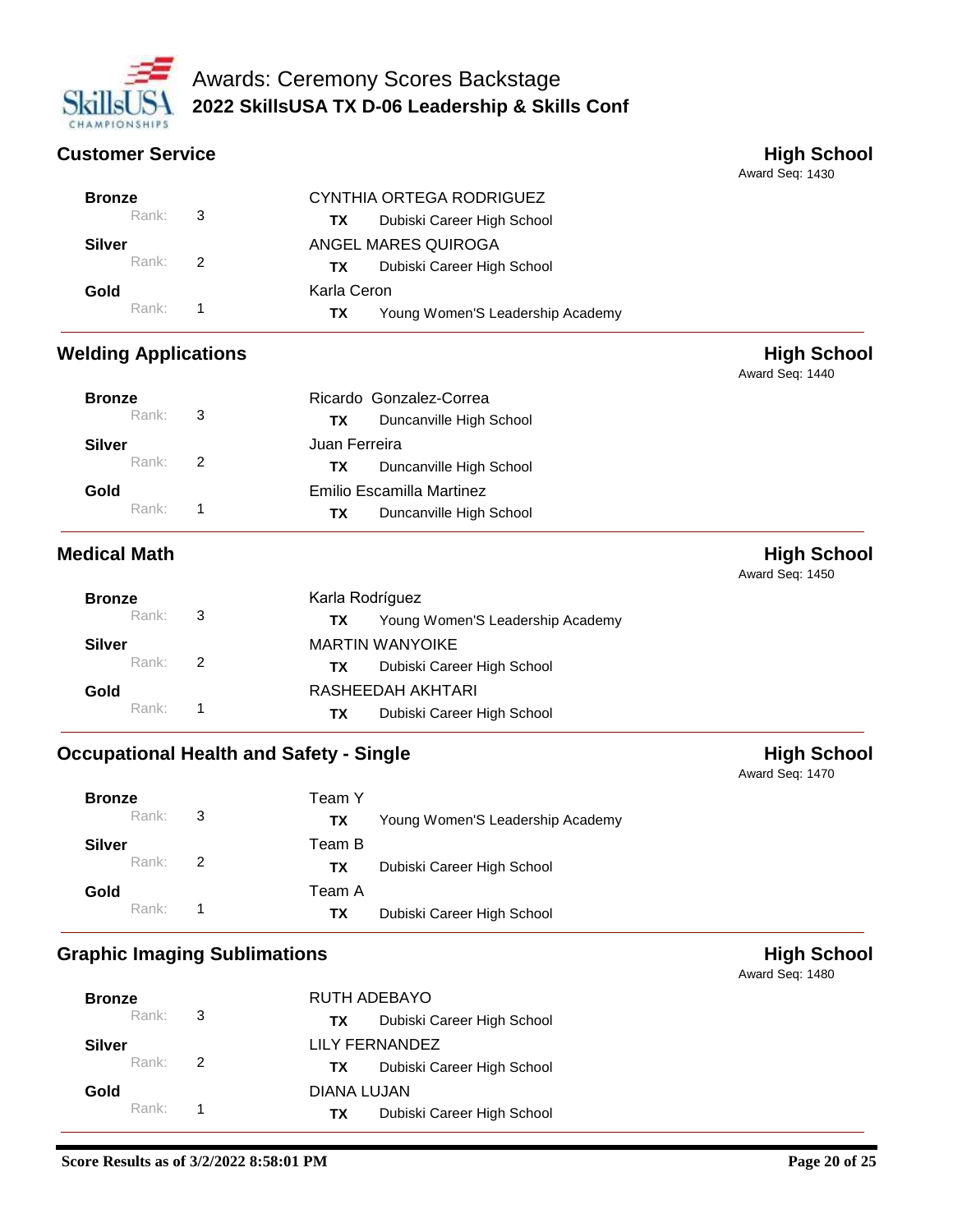

#### **Emblem Ceremony High School** Award Seq: 1490 Team B Grand Prairie Collegiate Institute **Silver TX** Rank: 2 Team C Townview Law Magnet **Gold TX** Rank: 1 **Barbering High School** Award Seq: 1500 YURIDIA RIOS GARZA Dubiski Career High School **Gold TX** Rank: 1 **Career Pathway - Transportation, Distribution & Logistics High School** Award Seq: 1510 Team A Dubiski Career High School **Gold TX** Rank: 1 **Carpentry High School** Award Seq: 1520 CHRISTIAN ALAMOS FLORES Grand Prairie High School **Bronze TX** Rank: 3 Abelardo Rangel Grand Prairie High School **Silver TX** Rank: 2 Andrews Escobar Palma Macarthur High School **Gold TX** Rank: 1 **Promotional Bulletin Board Might School** Award Seq: 1530 Team D Grand Prairie Collegiate Institute **Silver TX** Rank: 2 Team C Dubiski Career High School **Gold TX** Rank: 1

#### **PROMOTIONAL BULLETIN BOARD Middle School**

**Gold TX** Rank: 1

William H. Byrd Middle School

Team A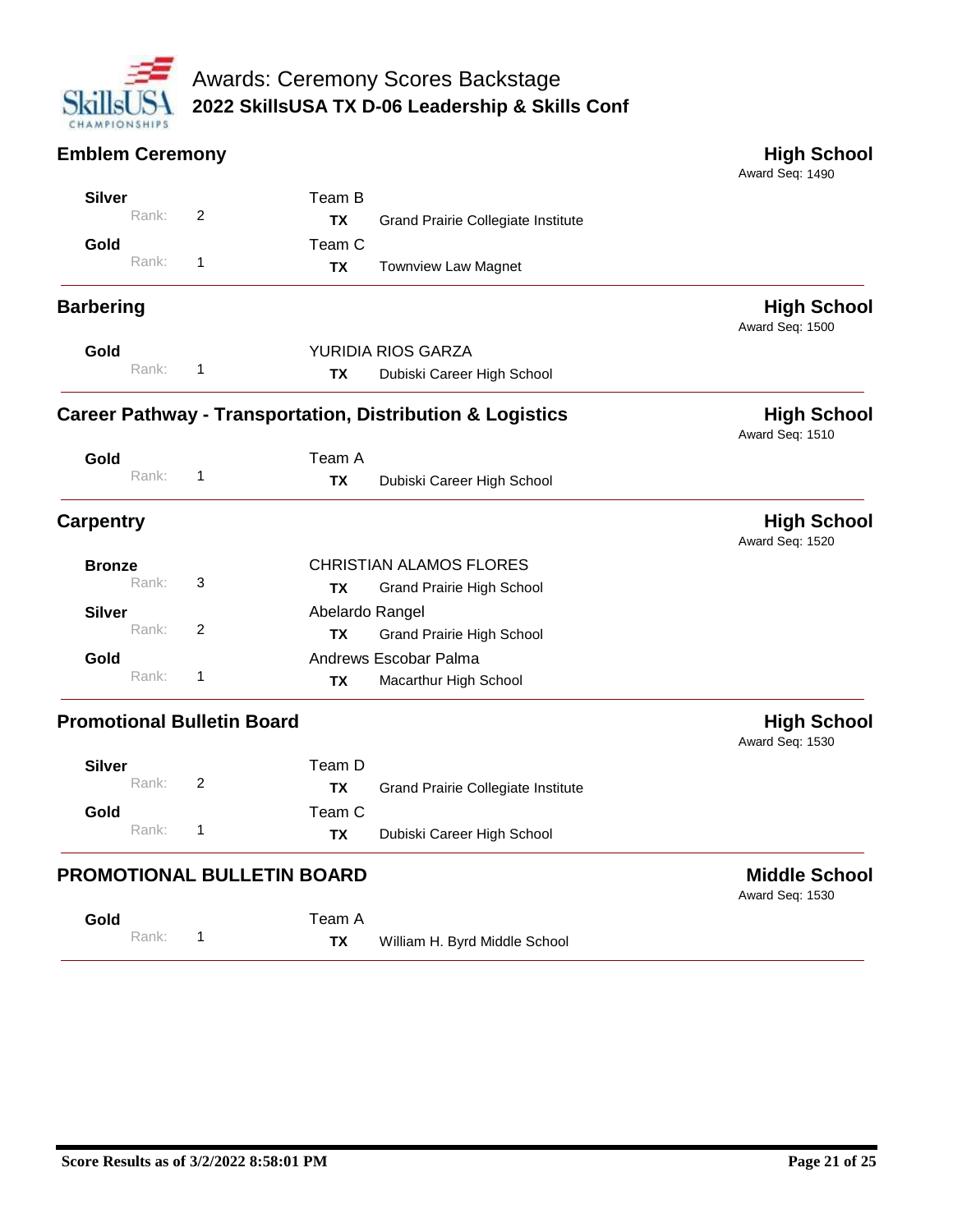

## **Digital Cinema Production All and School High School High School**

| <b>Bronze</b>             |       |                             | Team E                            |                                                          |                                         |
|---------------------------|-------|-----------------------------|-----------------------------------|----------------------------------------------------------|-----------------------------------------|
|                           | Rank: | 3                           | <b>TX</b>                         | Dubiski Career High School                               |                                         |
| <b>Silver</b>             |       |                             | Team D                            |                                                          |                                         |
|                           | Rank: | 2                           | <b>TX</b>                         | Dubiski Career High School                               |                                         |
| Gold                      |       |                             | Team A                            |                                                          |                                         |
|                           | Rank: | 1                           | TX                                | Irving High School                                       |                                         |
| <b>Desktop Publishing</b> |       |                             |                                   |                                                          | <b>High School</b><br>Award Seq: 1550   |
| Gold                      |       |                             | Lisseth Vanegas                   |                                                          |                                         |
|                           | Rank: | 1                           | TX                                | Irving High School                                       |                                         |
|                           |       | <b>Computer Programming</b> |                                   |                                                          | <b>High School</b><br>Award Seq: 1560   |
| <b>Bronze</b>             |       |                             |                                   | Oluwapamilerina Fagbohun                                 |                                         |
|                           | Rank: | 3                           | TX                                | <b>Grand Prairie Collegiate Institute</b>                |                                         |
| <b>Silver</b>             |       |                             | Aidan Adame                       |                                                          |                                         |
|                           | Rank: | 2                           | TХ                                | Grand Prairie Collegiate Institute                       |                                         |
| Gold                      |       |                             | <b>JONAH MORGAN</b>               |                                                          |                                         |
|                           | Rank: | 1                           | TX                                | Grand Prairie Collegiate Institute                       |                                         |
| <b>Entrepreneurship</b>   |       |                             |                                   |                                                          | <b>High School</b><br>Award Seq: 1570   |
| <b>Silver</b>             |       |                             | Team A                            |                                                          |                                         |
|                           | Rank: | 2                           | <b>TX</b>                         | Dubiski Career High School                               |                                         |
| Gold                      |       |                             | Team D                            |                                                          |                                         |
|                           | Rank: | 1                           | ТX                                | Dubiski Career High School                               |                                         |
|                           |       |                             |                                   | Heating, Ventilation, Air Conditioning and Refrigeration | <b>High School</b><br>Award Seq: 1580   |
| Gold                      |       |                             | Juan Cerda                        |                                                          |                                         |
|                           | Rank: | 1                           | ТX                                | Naaman Forest High School                                |                                         |
|                           |       |                             | <b>TEAM ENGINEERING CHALLENGE</b> |                                                          | <b>Middle School</b><br>Award Seq: 1590 |
| <b>Bronze</b>             |       |                             | Team Y                            |                                                          |                                         |
|                           | Rank: | 3                           | <b>TX</b>                         | Young Women'S Leadership Academy                         |                                         |
| <b>Silver</b>             |       |                             | Team A                            |                                                          |                                         |
|                           | Rank: | $\overline{2}$              | <b>TX</b>                         | School For The Highly Gifted                             |                                         |
| Gold                      |       |                             | Team E                            |                                                          |                                         |
|                           | Rank: | 1                           | <b>TX</b>                         | <b>Grand Prairie Collegiate Institute</b>                |                                         |
|                           |       |                             |                                   |                                                          |                                         |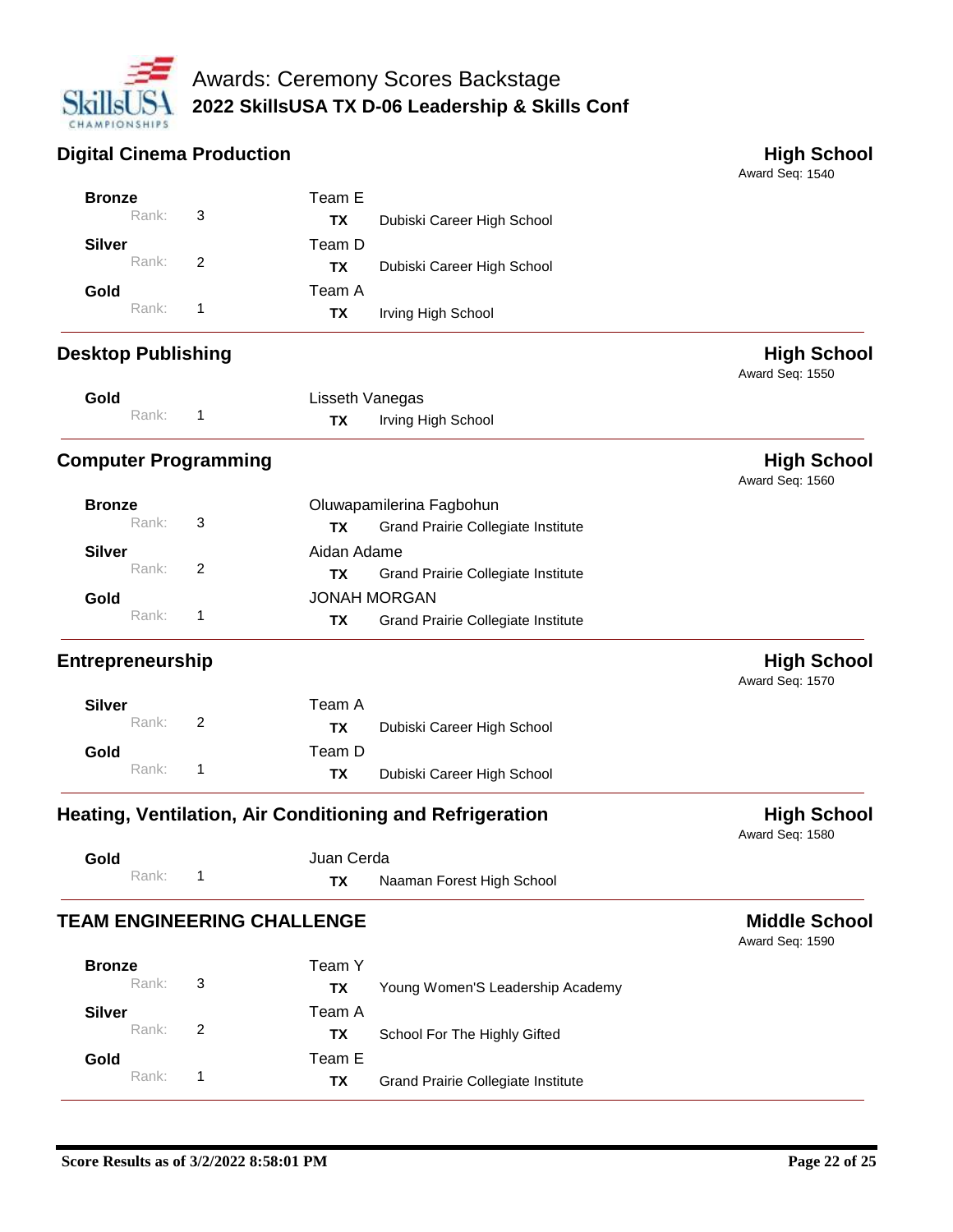

# **Land Surveying High School**

Award Seq: 1600

| Silver |         | Team D    |                            |
|--------|---------|-----------|----------------------------|
|        | Rank: 2 | TX.       | Dubiski Career High School |
| Gold   |         | Team A    |                            |
|        | Rank: 1 | <b>TX</b> | Dubiski Career High School |

# **Prepared Speech High School**

Award Seq: 1610

| <b>Bronze</b>       | <b>INDHIRA SANCHEZ</b> |                                         |  |
|---------------------|------------------------|-----------------------------------------|--|
| Rank: 3             |                        | Dubiski Career High School<br>TX.       |  |
| <b>Silver</b>       |                        | <b>Allison Martinez</b>                 |  |
| Rank: 2             |                        | Young Women'S Leadership Academy<br>TX. |  |
| Gold                |                        | Danna Espinoza                          |  |
| Rank <sup>*</sup> 1 |                        | <b>Townview Law Magnet</b><br>TX.       |  |

# **PREPARED SPEECH Middle School**

Award Seq: 1610

| <b>Bronze</b>     |                    | Anni Verdugo                                     |  |  |
|-------------------|--------------------|--------------------------------------------------|--|--|
|                   | Rank: $\mathbf{3}$ | <b>Grand Prairie Collegiate Institute</b><br>TX. |  |  |
| <b>Silver</b>     |                    | Dayana Pacheco                                   |  |  |
|                   | Rank: 2            | Young Women'S Leadership Academy<br>TX.          |  |  |
| Gold              |                    | Ailen Garza                                      |  |  |
| Rank <sup>.</sup> | -1                 | William H. Byrd Middle School<br>TX.             |  |  |

# **Information Technology Services Might School**

| <b>Bronze</b> |                          | Shibu Jobin                      |  |
|---------------|--------------------------|----------------------------------|--|
| Rank:         | -3                       | Jack E Singley Academy<br>TX.    |  |
| <b>Silver</b> |                          | Stephane Tatchim Kouam           |  |
| Rank:         | $\overline{\phantom{a}}$ | Jack E Singley Academy<br>TX.    |  |
| Gold          |                          | QUANG VUU                        |  |
| Rank:         |                          | Dubiski Career High School<br>ТX |  |

# **Telecommunications Cabling All 2008 Controls and Cabling High School**

| <b>Bronze</b>       |                          | Albert Zung Tin Sang                              |  |  |
|---------------------|--------------------------|---------------------------------------------------|--|--|
| Rank: 3             |                          | Gilbreath-Reed Career And Technical Center<br>TX. |  |  |
| Silver              |                          | Olga Catarino                                     |  |  |
| Rank $\overline{2}$ |                          | Gilbreath-Reed Career And Technical Center<br>TX. |  |  |
| Gold                |                          | JONATHAN RENDON                                   |  |  |
| Rank <sup>.</sup>   | $\overline{\phantom{1}}$ | Dubiski Career High School<br>TX.                 |  |  |

Award Seq: 1640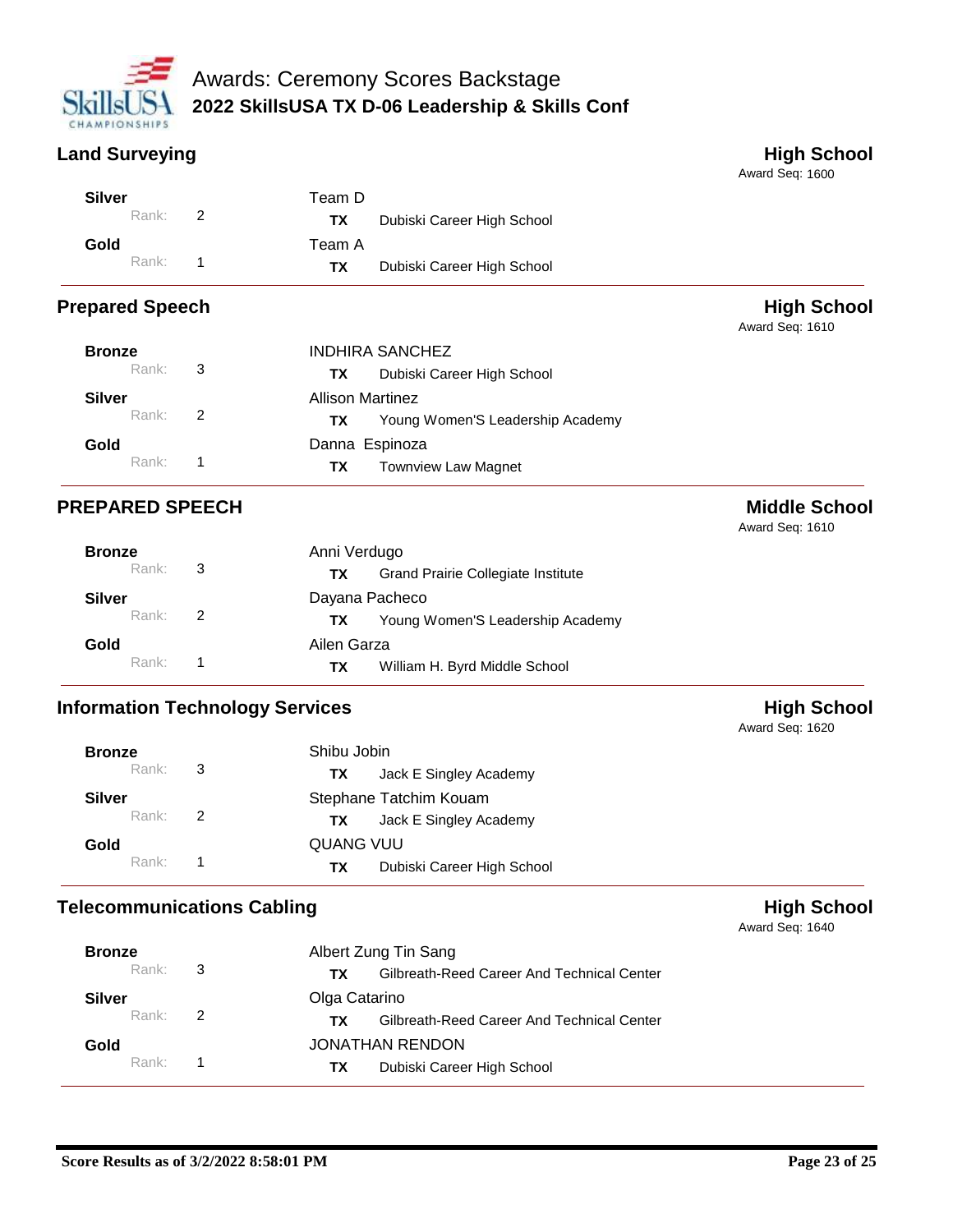

# **Felony Traffic Stop High School**

Award Seq: 1670

Award Seq: 1680

| <b>Bronze</b> |       |    | Team D    |                           |
|---------------|-------|----|-----------|---------------------------|
|               | Rank: | 3  | ТX        | Grand Prairie High School |
| <b>Silver</b> |       |    | Team K    |                           |
|               | Rank: | -2 | ТX        | Jack E Singley Academy    |
| Gold          |       |    | Team A    |                           |
|               | Rank: | 1  | <b>TX</b> | Grand Prairie High School |

# **Applied Engineering High School Applied Engineering**

| <b>Bronze</b> | Rank: 3           |   | Team D<br>TX. | South Garland High School          |
|---------------|-------------------|---|---------------|------------------------------------|
| <b>Silver</b> | Rank: 2           |   | Team C<br>TX. | Grand Prairie Collegiate Institute |
| Gold          | Rank <sup>.</sup> | 1 | Team A<br>TX. | North Garland High School          |

# **Engineering Technology/Design Manufacture 10 and 10 and 10 and 10 and 10 and 10 and 10 and 10 and 10 and 10 and 10 and 10 and 10 and 10 and 10 and 10 and 10 and 10 and 10 and 10 and 10 and 10 and 10 and 10 and 10 and 10**

Award Seq: 1700

Award Seq: 1730

Award Seq: 1740

| <b>Bronze</b><br>Rank:                | $\overline{\phantom{a}}$ 3 | Team A<br><b>Grand Prairie Collegiate Institute</b><br>ТX |
|---------------------------------------|----------------------------|-----------------------------------------------------------|
| <b>Silver</b><br>Rank: $\overline{2}$ |                            | Team Y                                                    |
| Gold                                  |                            | Young Women'S Leadership Academy<br>ТX<br>Team M          |
| Rank <sup>+</sup>                     | 1                          | Macarthur High School<br>ТΧ                               |

# **T-Shirt Design Contract of the Contract of the Contract of the Contract of the Contract of the Contract of the Contract of the Contract of the Contract of the Contract of the Contract of the Contract of the Contract of th**

| <b>Bronze</b> |   | Lucas Polk                            |  |
|---------------|---|---------------------------------------|--|
| Rank:         | 3 | Lakeview Centennial High School<br>ΤХ |  |
| <b>Silver</b> |   | Oriana Rojas                          |  |
| Rank:         | 2 | Grand Prairie High School<br>ΤХ       |  |
| Gold          |   | Collin Huffman                        |  |
| Rank:         |   | Grand Prairie High School<br>ΤХ       |  |

# **Commercial Baking Commercial Baking Commercial Baking Commercial Baking Commercial Baking Commercial Baking Commercial Baking Commercial Baking Commercial Baking Commercial Baking Commercial Baking Commercial Baking Comme**

| Gold |       | LINDSAY LOPEZ |                            |
|------|-------|---------------|----------------------------|
|      | Rank: | ТX            | Dubiski Career High School |